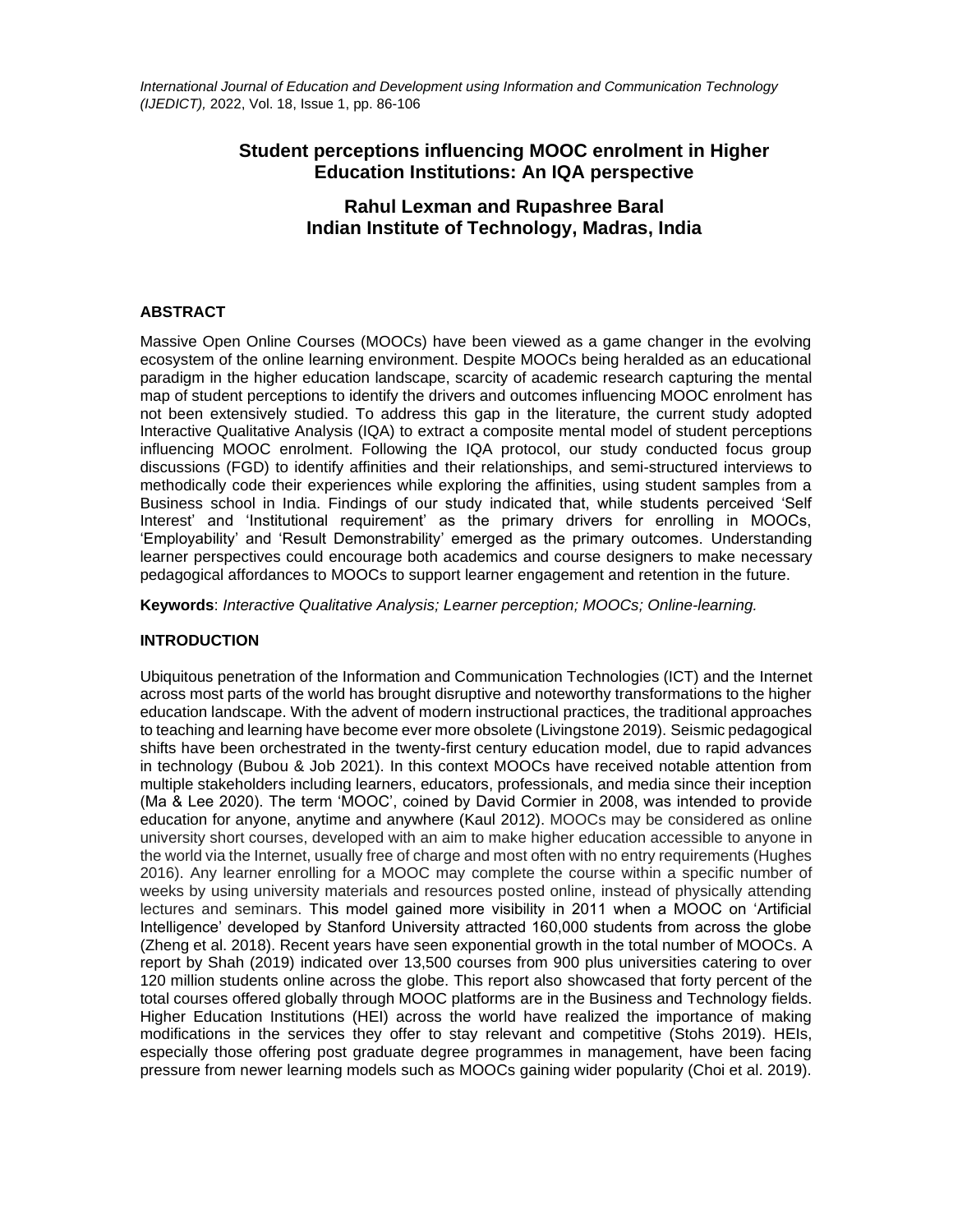In developing economies such as India, MOOCs gained momentum within a few years of their inception, to the extent that by 2017, India was second globally in MOOC enrolments (Chauhan 2017). The National Program on Technology Enhanced Learning (NPTEL), was the first to pave the way for web-based technology to enhance learning in India. Statistical figures from many reports reveal that the average age of MOOC learners from India is far lower than their global counterparts (Kaveri et al. 2016) and there has been an increasing trend in the number of young Indian learners enrolling for MOOCs offered through different platforms (Shah 2019).

Despite the growing numbers in enrolments for MOOCs in Indian educational institutions, scant research has been carried out to capture learner perceptions influencing students to enroll for MOOCs (Ayala et al. 2014). Liu et al. (2021), based on their bibliometric review analysis of MOOC literature, suggested that learner satisfaction in using MOOC platforms is a significant factor that affects the behavioral intention and continuance intention to enroll for MOOCs. They argued that more in-depth research into exploring learner perceptions and satisfaction will continue to be important to improve service quality, improve evaluation systems, and enhance the teaching quality of courses offered through MOOC platforms.

For many years, management courses have been regarded as a 'golden passport' and a ticket for entry to several prestigious and high-profile jobs in multinational corporations (Datar et al. 2010). Interest in post graduate degrees and diplomas in the domain of management offered by business schools have become increasingly global and have risen especially in nations such as India and China (Peters et al. 2018). With the emergence and popularity gained for management courses offered by prestigious universities through MOOC platforms, there has been significant increase in the MOOC enrolment figures by students from business schools in India. But, with the phenomena of MOOCs being researched largely in the West, there is scarcity of literature focusing on MOOC enrolment patterns by students in developing countries (Liyanagunawardena, Adams & Williams 2013). Understanding the underlying student perspectives from developing nations is vital for academics, universities, and MOOC enterprises to effectively demonstrate the vision of MOOCs: to provide educational equity for students through exposure and access to quality education. To address these gaps in the literature, we conducted an exploratory qualitative study using the IQA method, and we captured a mental map of student perceptions to identify the drivers and outcomes that influenced students to enroll in MOOCs, among samples from a business school in India. Through this study, we tried to address the following research question (RQ): What were the key drivers and perceived outcomes that influenced students from Indian HEI's to enroll for MOOCs, in addition to the courses offered for their full-time post graduate programs?



**Figure 1:** Domain based MOOCs distribution **(***Adapted from Shah (2019)*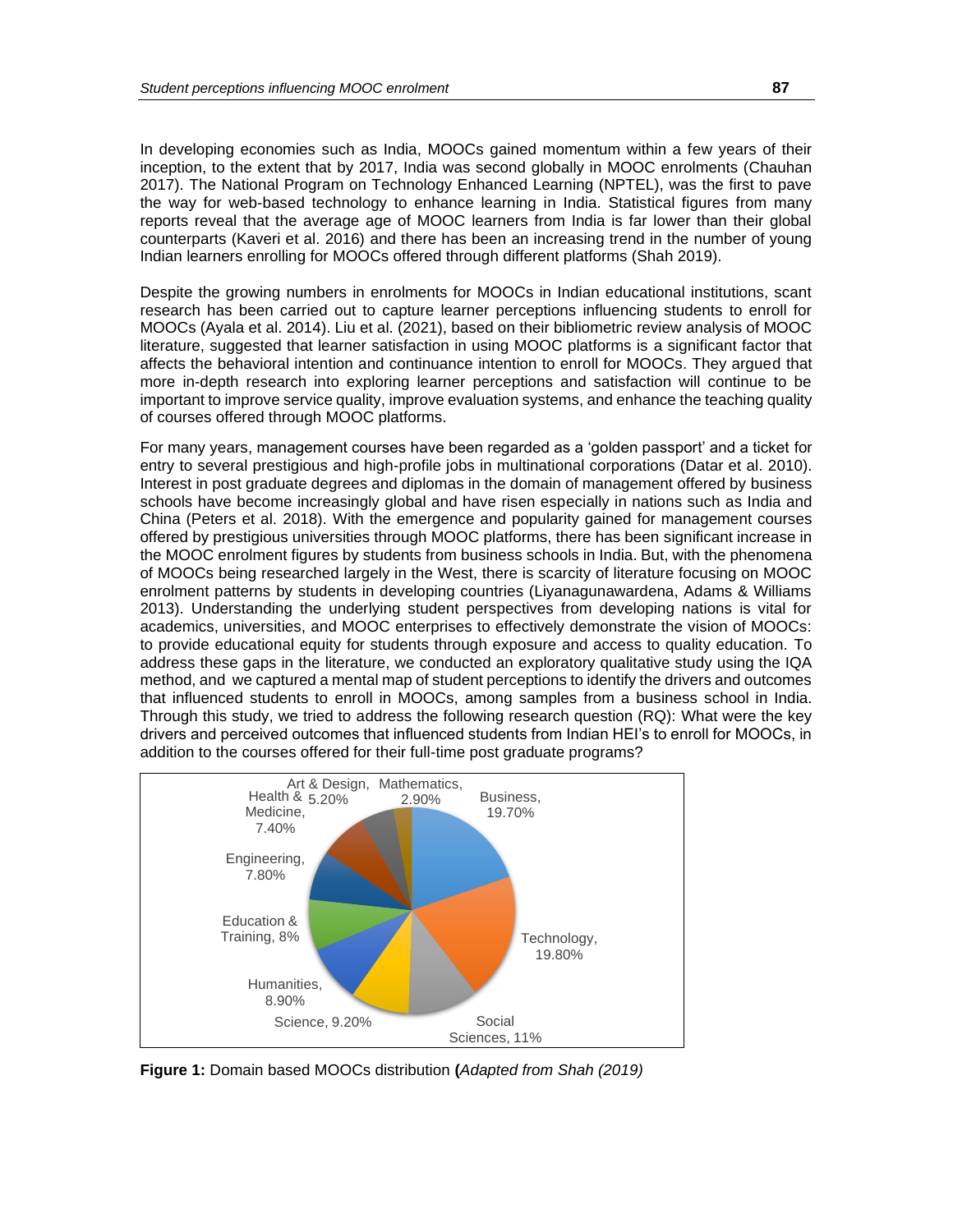## **LITERATURE REVIEW**

MOOCs have gained popularity across the globe in the last decade, mainly for its unique characteristics of openness and massiveness (Aboshady et al. 2015). MOOCs provide an open and free online self-learning environment to its participants allowing them to explore learning avenues, to pursue their goals in their identified areas of interests, at their pace and convenience (Kizilcec & Schneider 2015). Even though the adoption level of ICTs like MOOCs in the higher education landscape has been booming in the last decade, it has been reported that they failed to change attitudes of the learners toward MOOCs, especially those from the developing economies (Amin & Zaman 2021). Although the issues reported in the implementation of both synchronous and asynchronous modes of e-learning, were more technical in nature, the success of these platforms were dependent on several behavioural factors (Vululleh 2018). Though many of the western scholars, in the past had widely discussed the phenomena of technology acceptance and adoption in learning, the conceptual models they developed concurrently were highly context specific (Andersson & Grönlund 2009).

Several studies in the past have identified an array of factors that influenced students to enroll in MOOCs. Breslow et al. (2013) identified 'Curiosity' and 'Job advancement' as the primary drivers for MOOC enrollment. The authors also noted that the learners viewed enrollment in MOOCs as a personal challenge and wanted to see how well they could make it through a course offered by the top universities of the world. According to Kop et al. (2011), 'self-directed ability', 'critical literacy', and 'social presence' of both instructors and participants encouraged learner engagement in online learning activities. Farrow et al. (2015) identified 'clarity of the learning objectives', 'easy access to learning materials', and 'high-quality content' as factors that influenced the users' decisions to enroll in MOOCs. 'Clarity in the introduction', 'the number and type of assignments', 'evaluation parameters', and 'time required for completion' were identified as some of the key factors that influenced learners to enroll in MOOCs (Pundak, Sabag & Trotskovsky 2014). Chakravarty & Kaur  $(2016)$  identified 'skill up-gradation and employability' as the most important drivers for Indian learners to enroll for MOOCs. Research studies in the past also revealed that learners adopt MOOCs as, 'a mechanism to learn about a new topic', 'to enhance and improve their existing knowledge/skill', 'to revisit their past learnings' and also 'to gain more domain knowledge to enhance quality of work' (Watted & Barak 2018).

Some of the empirical studies done in the past have also utilized popular information systems models such as the Technology Acceptance Model (TAM) and Unified Theory of Acceptance and Use of Technology (UTAUT), to understand the influence of different antecedents on the adoption behaviors exhibited by the learners enrolling in MOOCs. According to Pedrotti & Nistor (2014), 'social influence' acts as a major influence on students' decision in the adoption of online courses. Gao & Yang (2015) identified that 'perceived usefulness', 'ease of use', and 'mimetic pressures' influenced learners' intention to adopt of MOOCs. Zhou (2016) identified 'attitude' and 'perceived behavioral control' as the key determinants of learners' intention to use MOOCs. Khan et al. (2018) identified, 'social recognition', perceived competence', and 'perceived relatedness' as the antecedents that positively influenced behavioral intentions of students to enroll in MOOCs.

Considering the outbreak of the COVID-19 pandemic across the globe, digitization of education has accelerated at a faster pace in several parts of the world. Most MOOC platforms have been proactive in coming up with large scale offerings through different types of courses, designed with an aim to cater to the varied needs of people during these challenging times. MOOC based research since March 2020 has gained more prominence and acceptance largely due to its practical and social implications on a global scale. The sudden transition to the distance learning mode triggered by the outbreak of the pandemic has provided researchers with new opportunities to better study the online education landscape (Kooli 2021).Though the impact of the pandemic has been huge and has affected multiple sectors adversely, its impact on the healthcare sector has been huge across the world. The role of MOOCs in educating healthcare professionals, enabling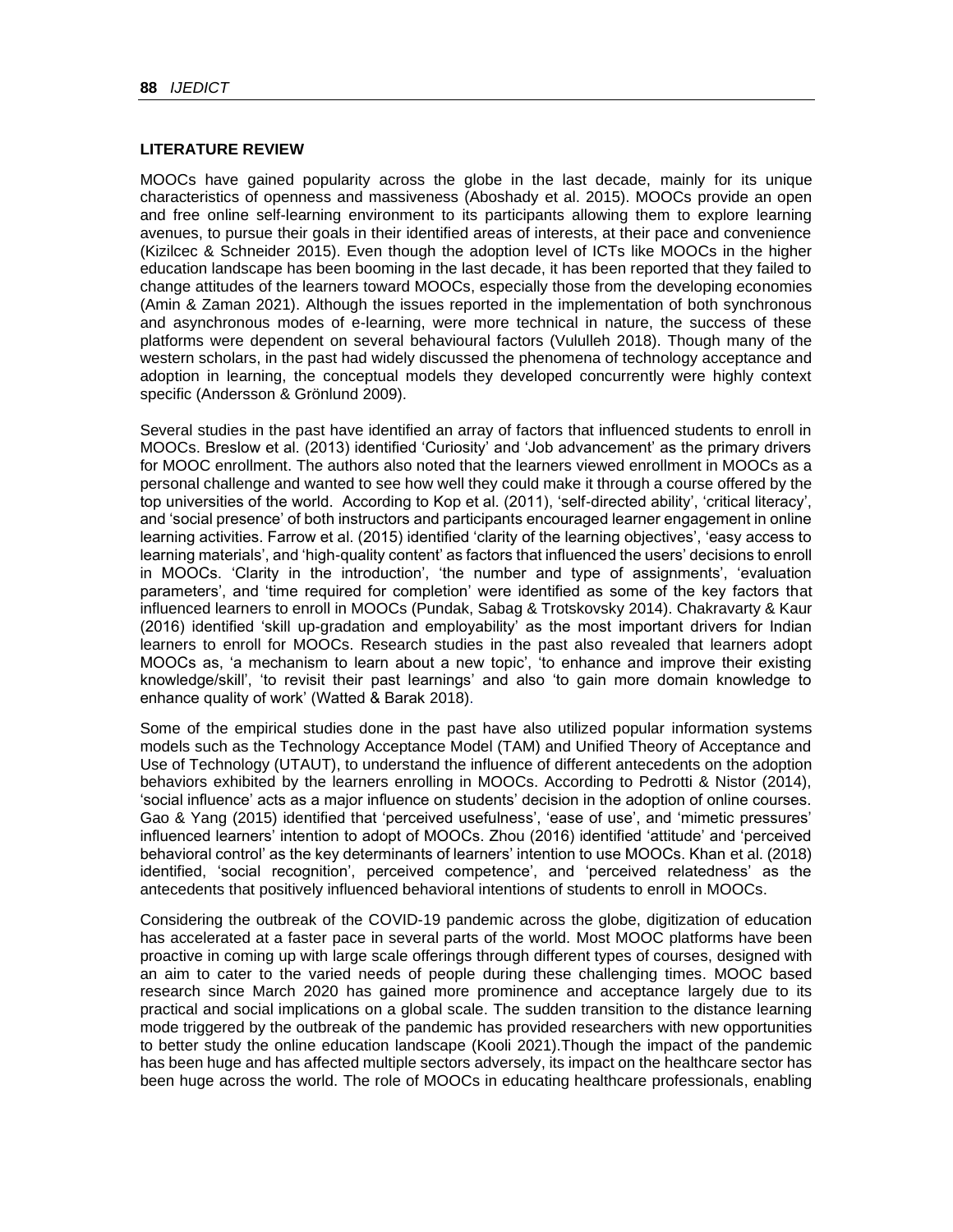them for better preparedness and resilience, has been an area that has caught interest among several researchers. Bhattacharya et al. (2020) studied the role of MOOCs in strengthening the health system during the COVID-19 pandemic. Helmi et al. (2021) conducted a descriptive observational study to explore the challenges faced in education and training during the outbreak of COVID-19 with reference to a National Emergency Hospital located in Jakarta.

Most of the existing research on MOOCs has focused on North America and Europe. According to a study by Veletsianos & Shepherdson (2016), while 82% of the author affiliations were from North America and Europe; only 8% were from Asia. Through our study, we have tried to address the geographical skewness by understanding the phenomena under study from an Asian perspective. Based on a study by Raffaghelli et al. (2015), it was identified that the landscape of MOOC research has been rather fragmented, specifically in the methodological approaches used. The study highlights a gap and scope for future studies that addresses a need for further research to be carried out in this area. To address this identified gap, our study has adopted IQA, a structured and systematic qualitative research method to discuss the phenomena under the study.

## **METHODOLOGY**

IQA is a method that adopts a structured and systematic approach to qualitative research design through systematic qualitative inquiries (Du Preez & Du Preez 2012). Adopting systems theory, the methodology of IQA aims at social construction of the meaning of the phenomenon under study, from the perspective of the participants who experience the phenomenon (Northcutt & McCoy 2004). IQA uses focus group discussions (FGD) and semi-structured interviews for data collection. FGD, also known as group interviewing, is a method that offers researchers an opportunity to interview multiple respondents simultaneously in a systematic manner (Boateng 2012). FGDs are considered effective because of its purposeful use of social interaction in generating data (Morgan 1996), and are most often applauded for its strength of convenience, economic advantage, high face validity, and speedy results (Krueger 2014).

For analysis, IQA uses principles borrowed from the Total Quality Management (TQM) literature (Northcutt & McCoy 2004). The systematic conduct of audit trails in IQA enables bias reduction, as it involves inclusion of participant perspectives and insights for analysis. The IQA protocol was developed by Northcutt & McCoy (2004), where they described the procedures and steps to be followed while using IQA for research purposes. IQA as a tool has been used mainly in classroom settings with student samples for various research studies. Studies have also been carried out in business contexts, in specific domains such as retail, healthcare and E-commerce in different contexts (Krishnan & Lokachari 2019). The current study aimed to capture the mental map of student perceptions about the various drivers that influenced them in MOOC enrolment using the IQA approach.

The IQA research flow process is shown in Figure 2 below.

## **Research Design**

During the research design phase of the IQA study, the research question was formulated and presented to the focus group for discussion. The next step was to identify the constituents or persons with shared understanding of the phenomenon and are closely associated with the phenomenon under study (Northcutt & McCoy 2004). Constituents for this study comprised students from a private Business school in Kerala, India, aged 20-30, who had prior experience in learning through MOOCs. Following the IQA protocol, all students chosen to be a part of this study were identified using the purposive sampling technique. Every participant, who took part in the semi-structured interview and the FGD had completed a minimum of two courses through any of the available MOOC platforms. The FGD and the semi-structured interviews were carried out during the month of February 2020 prior to the declaration of the COVID-19 pandemic.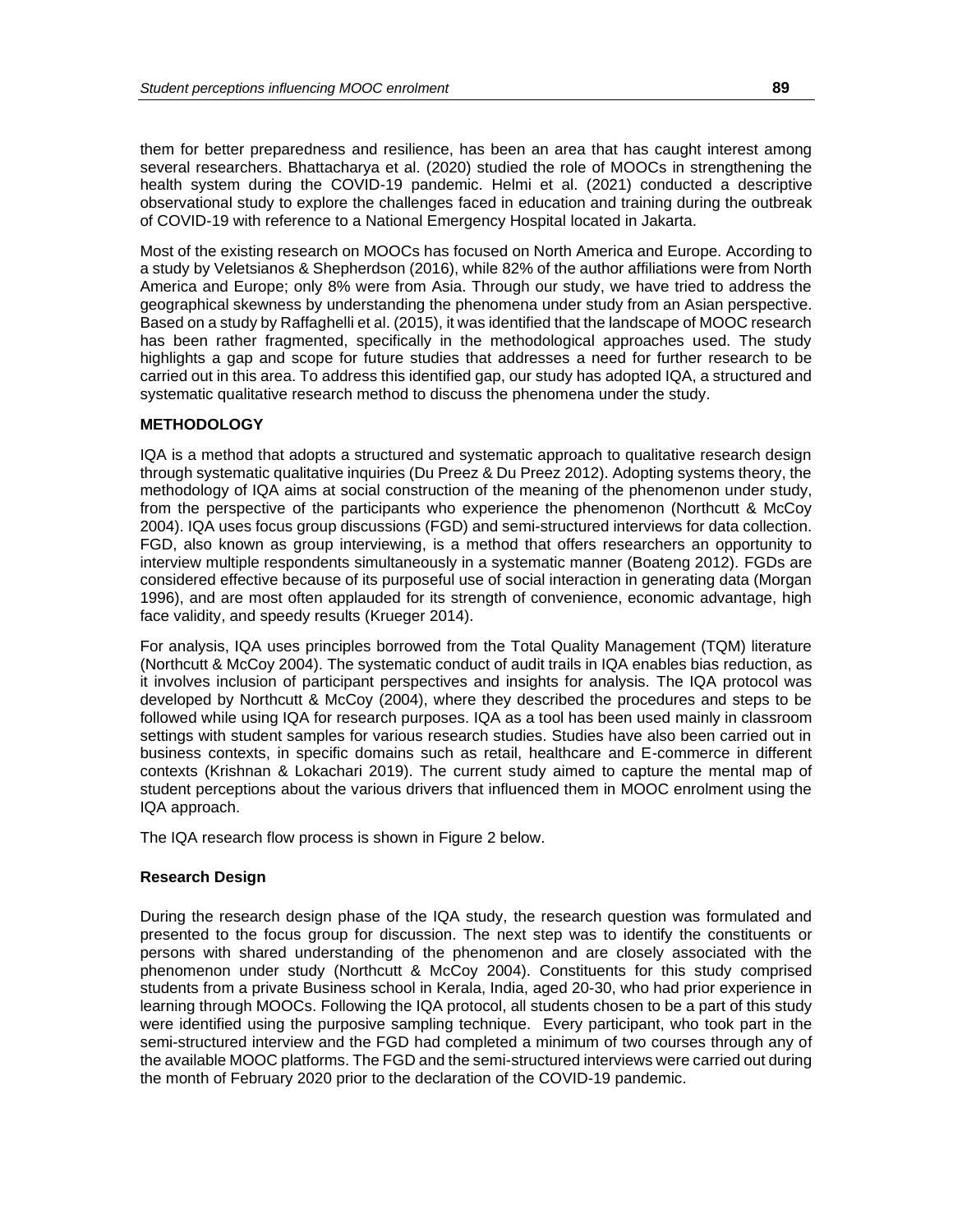

**Figure 2:** IQA Research flow diagram *Source: Adapted from Northcutt & McCoy (2004)*

## **FGD Protocol**

The objective of the FGD was to identify the elements of the system under study and their relationship using the experience of the constituents with the phenomenon. Twenty (20) participants were identified for the FGD, including a mix of both first year and second year students pursuing the Post Graduate Diploma in Management (PGDM) at a business school in India, who had prior experience in learning through MOOCs and had completed a minimum of two courses offered by MOOC platforms. During the brainstorming phase, participants were provided with flashcards to reflect their thoughts about the proposed question and were asked to silently recount their experience and reflect their thoughts. The next step involved the process of 'inductive coding', where the participants were asked to share thoughts with similar meanings. Groupings were done by achieving a consensus among the group. This activity facilitated the emergence of natural clusters that shared similar meaning across the group. The next step was to conduct the process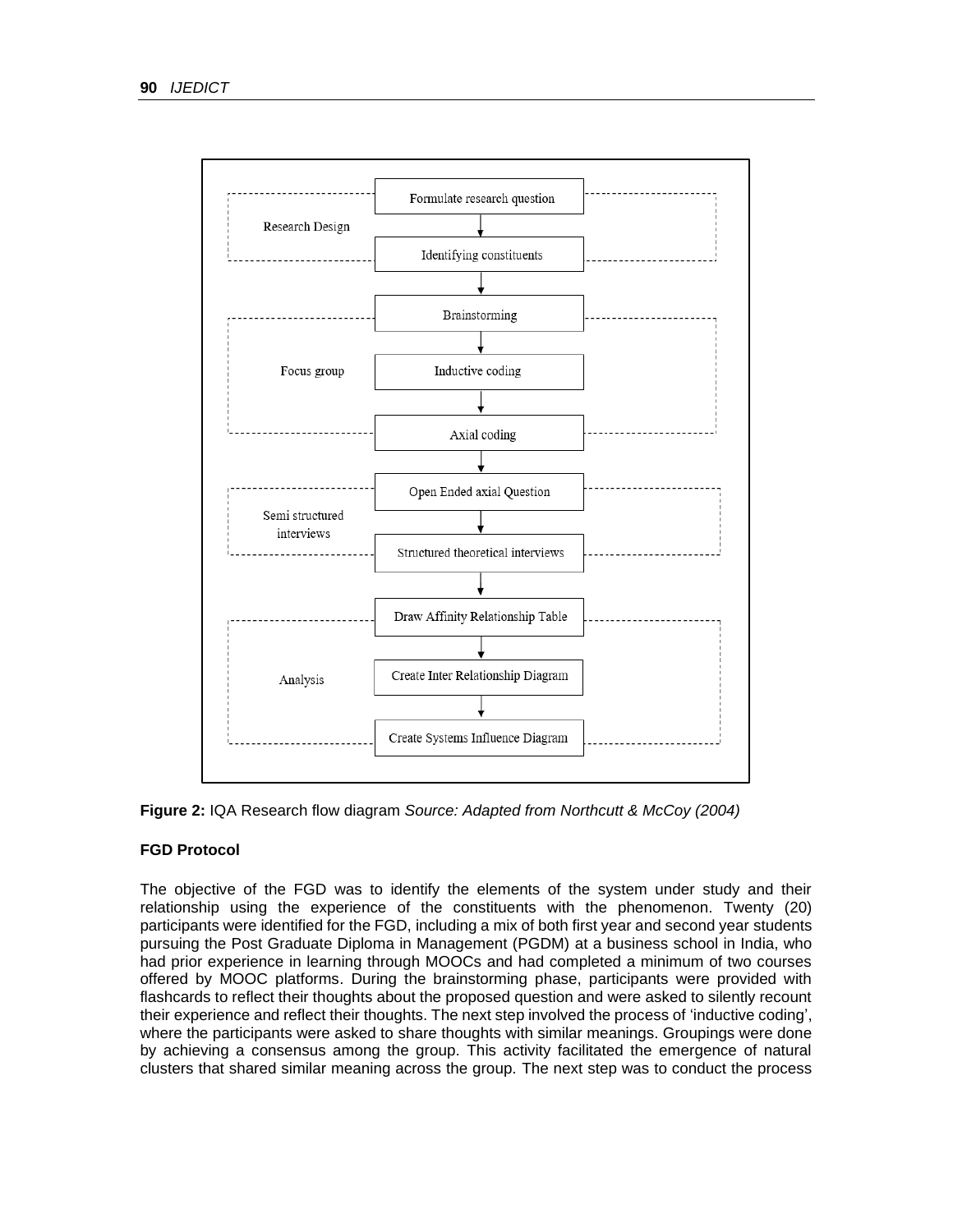of 'axial coding', where the constituents reviewed each of the natural clusters, and themes were identified and named. According to the IQA terminology, names given to the identified groups are called 'Affinities'. Affinities represented the elements of the system under study. After naming the affinities, participants were instructed to describe the affinities in their own terms in groups of two or three participants. The last task to be performed by participants of the FGD was the process of 'theoretical coding', where participants established the perceived relationships among the affinities. This process was carried out by creating an 'Affinity relationship table' (ART) that used pair-wise comparisons of all the identified affinities to capture their inter-relationships. As per the IQA protocol, a phenomenon studied with 'n' affinities will have an ART as an (n\*n) matrix with rows and columns mapped to each of the affinities. In a symmetric matrix (n\*n), the cells above the upper diagonal matrix would be analysed to capture the pair-wise relationship between the affinities. According to the IQA protocol, there can be a possibility of only three relationships between any two affinities. As an example, the coding scheme and the relationships between two affinities' A' and 'B' may be explained as follows: If A influences B then participants were advised to enter A; if B influences A then the participants were advised to enter B, and if there exist no relationship between the affinities A & B, then the participants were instructed to leave the cell empty.

#### **Semi-structured interview protocol**

Semi-structured interviews were conducted with another set of participants (13) with similar power over and distance from the phenomenon as in the focus group discussion. As per the IQA protocol, the affinities generated in the axial coding phase provides the protocol for the next phase of the study, where individual semi-structured interviews termed as 'open-ended axial interviews' were conducted to further explore the constituents' experiences of the phenomenon. Participants were introduced to the research question by the facilitator and the affinities identified during the FGD was also introduced to set the context for the interview. In the first phase of the interview, participants were asked to describe their views and perspectives on each of the identified affinities individually, based on their prior personal experiences. Upon completion of the first phase of the interview, to better understand the relationship between the affinities, 'structured theoretical interviews' were conducted. In this phase, respondents were asked to express their views on the relationship between the affinities and fill the ART as per the focus group protocol, either in dyads or triads.

#### **Analysis phase**

The analysis phase began from the ART, where relationships between affinities were sorted in a descending order of frequency, followed by the calculation of the cumulative frequency. IQA methodology adopts the 'Pareto protocol' as a statistical method to determine the optimal number of relationships. The Pareto principle states that "A minority of the relationships in any system will account for a majority of the variation within the system" (Northcutt & McCoy 2004, p. 157). Through the application of Pareto principle, the dominant relationships were identified and were represented through the Inter Relationship Diagram (IRD). The IRD is an (n\*n) matrix with rows and columns mapped to the affinities, showcasing only the dominant relationships, unlike in the case of an ART where all possible relations between 2 affinities are represented. Each cell of the matrix in the study was analysed to understand the Affinity relationships in an IRD. Each relationship was categorized using either through '↑' called as an 'out', or '↓' called as an 'in', depending on the relationship between the affinities. For each row, the number of 'outs' and 'ins' were calculated and the absolute difference between them were calculated. According to Northcutt & McCoy (2004), the absolute difference value between the 'outs' and the 'ins' are known as 'Delta', and the delta values were used to classify affinities as primary driver, secondary driver, pivot, primary outcome and secondary outcome in a system.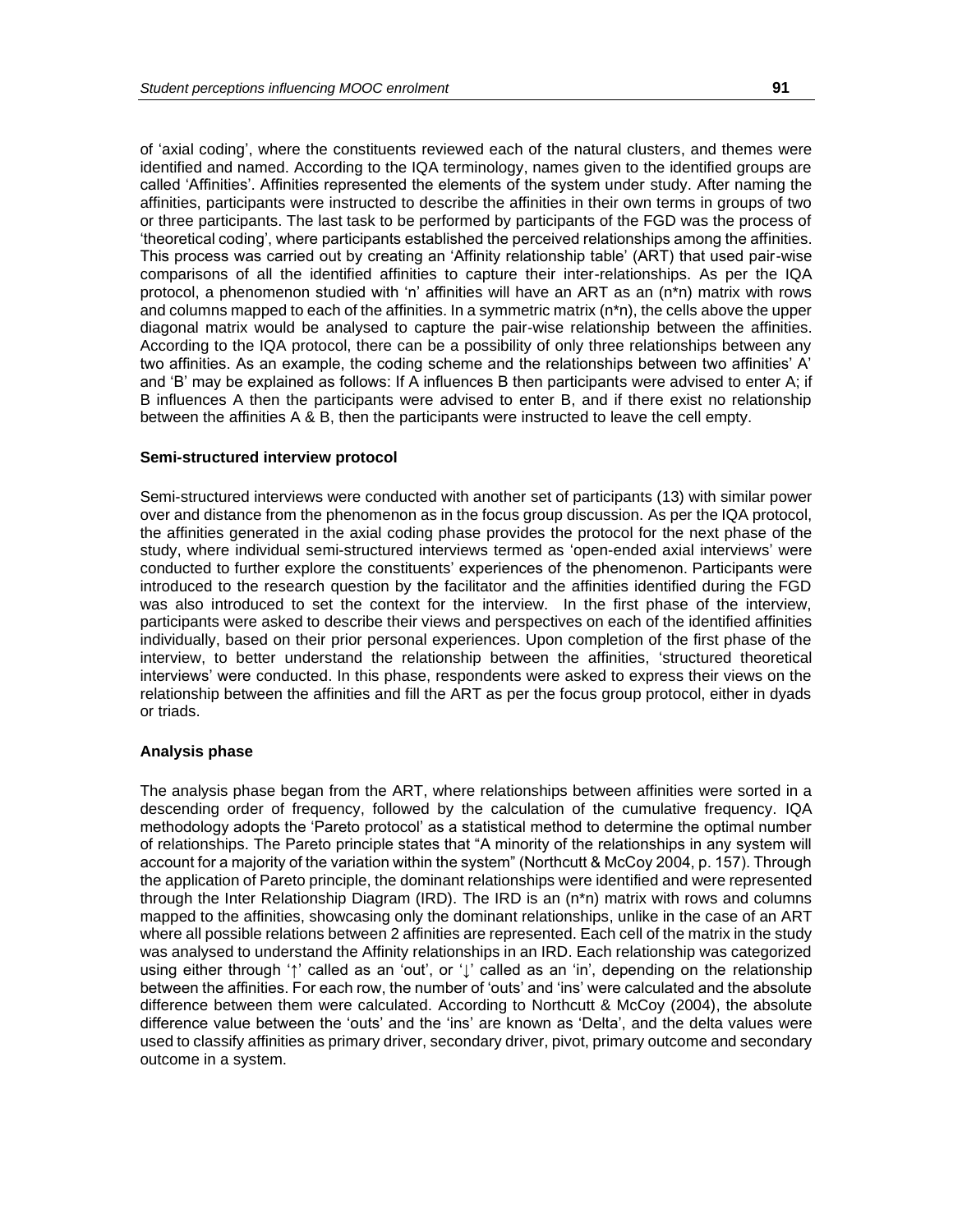The different affinities classified based on the delta values are defined below:

- **Driver**: An affinity identified with a positive delta value.
- **Outcomes**: An affinity identified with a negative delta value.
- **Pivots**: An affinity with delta value as '0'
- **Primary Driver:** An affinity with zero "in's" or with the least number of "in's"
- **Secondary Driver:** An affinity with positive delta value other than the primary driver
- **Primary Outcome**: An affinity with zero "out's" or with least number of "out's"
- **Secondary Outcome**: An affinity with negative delta value other than the primary outcome

#### **Systems Influence Diagram**

Based on the IQA protocol, the collective mental reflections of the participants showcasing all relationships of the entire system under study was depicted through a Systems Influence Diagram (SID) (Northcutt & McCoy 2004, p. 174). The positioning of affinities in the SID depends on the category of a driver outcome or a pivot, they fall under. The left side of the SID depicts the drivers' (both primary and secondary drivers), and the right side of the SID depicts the 'outcomes' (both secondary and primary outcomes). The affinities shown in the central portion would be those that fall under the category of 'pivot' or 'circulator'. The SID derived for this study is discussed later in the article.

## **RESULTS**

Twenty MOOC users (15 male and 5 female) participated in the FGD. All the participants had completed a minimum of two courses through MOOC platforms, as shown in Table 1 below. The facilitator began the FGD by presenting the research questions for the discussion. Participants of the FGD were provided with flashcards to present their ideas on the question presented during a silent brainstorming session that extended for 20 minutes. Collectively, 140 thoughts/data points from their experiences, related to the MOOC phenomena under study were generated. During the next phase called the inductive coding stage, participants were asked to categorize the similar thoughts that evolved out of the FGD into separate groups. Eleven separate groups emerged out of the inductive coding phase.

Next, the axial coding phase began by asking the participants to refine the responses recorded in a few of the flash cards by seeking the respondents' clarification. After segregating the cards into groups, participants were asked to assign names to each group and eventually eleven affinities emerged from the axial coding phase. The participants of the FGD were then separated into groups of 2 and 3 to describe the affinities. Each pair/triad was asked to describe all the affinities, based on their experiences with the MOOCs. Pair-wise comparison of the affinities were carried out to define the relationship for capture in the ART. The FGD lasted for a total time duration of 90 minutes.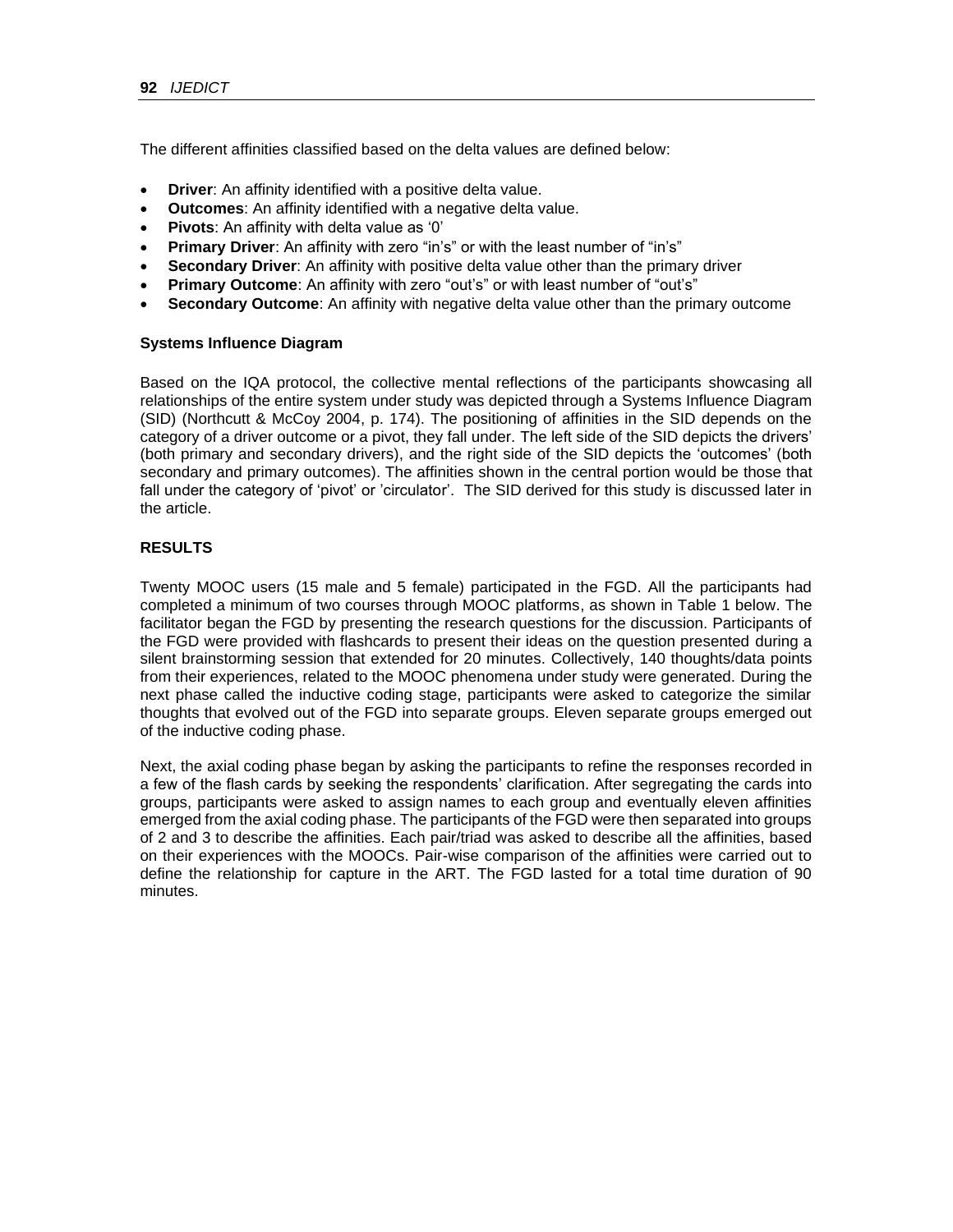| No.            | Age | <b>Gender</b> | No. of<br>courses<br>completed<br>(MOOCs) | <b>MOOC Platform</b>                      | <b>Enrolment</b><br>duration<br>(years) |
|----------------|-----|---------------|-------------------------------------------|-------------------------------------------|-----------------------------------------|
| 1              | 21  | Male          | 2                                         | Coursera                                  | 2019-2020                               |
| $\overline{2}$ | 22  | Male          | 4                                         | Coursera, Udemy                           | 2019-2020                               |
| 3              | 22  | Male          | 3                                         | Future Learn, Swayam                      | 2019-2020                               |
| 4              | 24  | Male          | 5                                         | Coursera, Swayam, Udemy                   | 2018-2020                               |
| 5              | 23  | Male          | 5                                         | Swayam,<br>Udacity,<br>Coursera,<br>Udemy | 2018-2020                               |
| 6              | 21  | Male          | 3                                         | Coursera                                  | 2019-2020                               |
| $\overline{7}$ | 22  | Male          | $\overline{2}$                            | Coursera                                  | 2019-2020                               |
| 8              | 26  | Male          | 5                                         | Coursera, Swayam, Udemy                   | 2018-2020                               |
| 9              | 23  | Male          | 4                                         | Coursera, Swayam                          | 2019-2020                               |
| 10             | 22  | Male          | 3                                         | Coursera                                  | 2019-2020                               |
| 11             | 21  | Male          | 3                                         | Coursera, Udemy                           | 2019-2020                               |
| 12             | 22  | Male          | 4                                         | Coursera, Swayam                          | 2019-2020                               |
| 13             | 22  | Male          | 3                                         | Coursera                                  | 2019-2020                               |
| 14             | 21  | Male          | $\overline{2}$                            | Coursera, EdX                             | 2019-2020                               |
| 15             | 23  | Male          | 4                                         | Coursera, Future Learn                    | 2019-2020                               |
| 16             | 22  | Female        | $\overline{2}$                            | Coursera                                  | 2019-2020                               |
| 17             | 22  | Female        | 4                                         | Coursera, Swayam, Udemy                   | 2019-2020                               |
| 18             | 24  | Female        | 5                                         | Coursera, Swayam, Udemy                   | 2018-2020                               |
| 19             | 23  | Female        | 4                                         | Coursera, Udemy                           | 2019-2020                               |
| 20             | 22  | Female        | 4                                         | Coursera, Udemy                           | 2019-2020                               |

*Table 1: Respondent Profile (FGD)*

The eleven affinities shown in Figure 3 below that emerged from the axial coding phase were:

- 1. Employability
- 2. Knowledge up-gradation
- 3. Institutional requirement
- 4. Elasticity
- 5. Openness to experience
- 6. Competitiveness
- 7. Perceived Quality
- 8. Social Influence
- 9. Result demonstrability
- 10. Self-interest
- 11. Cognitive flexibility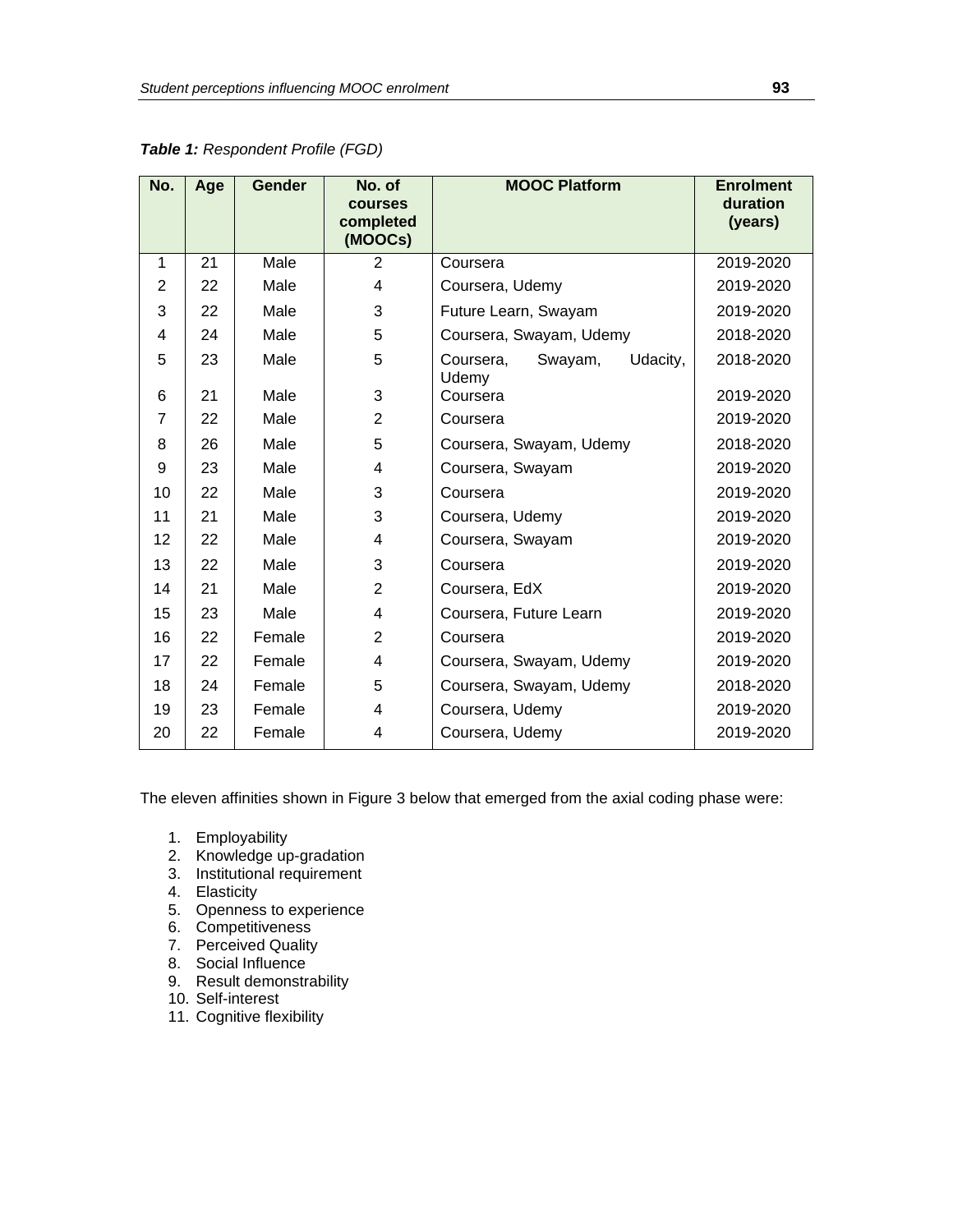

## **Figure 3:** Affinity List

## **Semi-structured interviews**

In accordance with the IQA protocol, after completion of the FGD, semi-structured interviews were conducted with another set of constituents comprising 13 members with similar power over and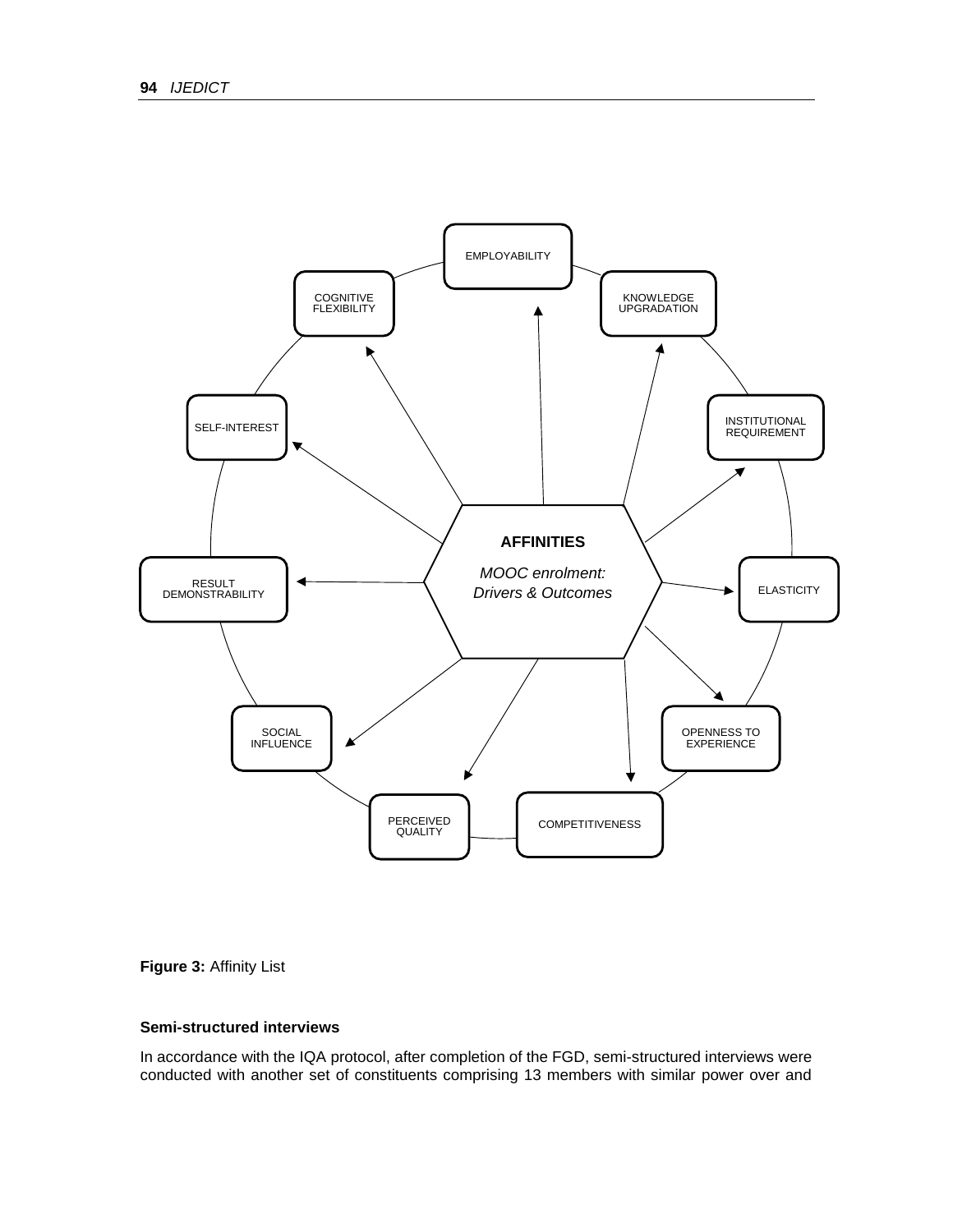distance from the phenomenon as the participants in the FGD. The participant profiles are shown in Table 2 below. Each interview lasted for approximately 20-30 minutes. Participants were asked to share their experiences with the affinities identified through the FGD, based on their prior experience in enrolling for courses offered through different MOOC platforms. The participants of the semi-structured interviews were asked to describe the identified affinities and their relationships with each other in the ART. Based on the collective inputs obtained from both the focus group discussion and personal interviews, the affinity descriptions were established.

| No. | Age | <b>Gender</b> | No. of<br><b>courses</b><br>completed<br>(MOOCs) | <b>MOOC Platform</b>            | <b>Enrolment duration</b><br>(years) |
|-----|-----|---------------|--------------------------------------------------|---------------------------------|--------------------------------------|
| 1   | 24  | Male          | 5                                                | Swayam,<br>Coursera,<br>Udemy   | 2018-2020                            |
| 2   | 21  | Male          | $\overline{2}$                                   | Udemy                           | 2019-2020                            |
| 3   | 23  | Male          | 4                                                | Coursera, Udemy                 | 2019-2020                            |
| 4   | 22  | Male          | 3                                                | Coursera, Udemy                 | 2019-2020                            |
| 5   | 26  | Male          | 5                                                | Coursera, EdX, Udemy            | 2018-2020                            |
| 6   | 23  | Male          | 3                                                | Coursera, Swayam                | 2019-2020                            |
| 7   | 22  | Male          | $\overline{4}$                                   | Coursera, EdX, Swayam,<br>Udemy | 2019-2020                            |
| 8   | 22  | Female        | 3                                                | Coursera, Future Learn          | 2019-2020                            |
| 9   | 24  | Female        | 4                                                | Coursera, Udemy                 | 2018-2020                            |
| 10  | 22  | Female        | $\mathbf{2}$                                     | Coursera                        | 2019-2020                            |
| 11  | 24  | Female        | 4                                                | Coursera, Swayam                | 2018-2020                            |
| 12  | 22  | Female        | 2                                                | Coursera                        | 2019-2020                            |
| 13  | 23  | Female        | 3                                                | Coursera                        | 2019-2020                            |

*Table 2: Respondent Profile (Semi-structured interviews)*

#### **Affinity descriptions**

The eleven affinities were described and collated by incorporating the mental reflections of the participants of both the FGD and the semi structured interviews. Affinity descriptions in the participants' words were recorded and are represented in Table 3 below.

|  |  | <b>Table 3: Affinity descriptions</b> |
|--|--|---------------------------------------|
|--|--|---------------------------------------|

| No. | <b>Affinities</b>            | <b>Affinity Description</b>                                                                                                                                                         |
|-----|------------------------------|-------------------------------------------------------------------------------------------------------------------------------------------------------------------------------------|
|     | Self-interest                | "I take up a course that relates to the domain I have been<br>pursuing prior to my Post graduation and also to an area that<br>interests both my personal and professional choices. |
| 2   | Institutional<br>requirement | "I enrol for MOOC courses to fulfil a set of requirements that<br>my Institution wants or expects from me as a part of my<br>course".                                               |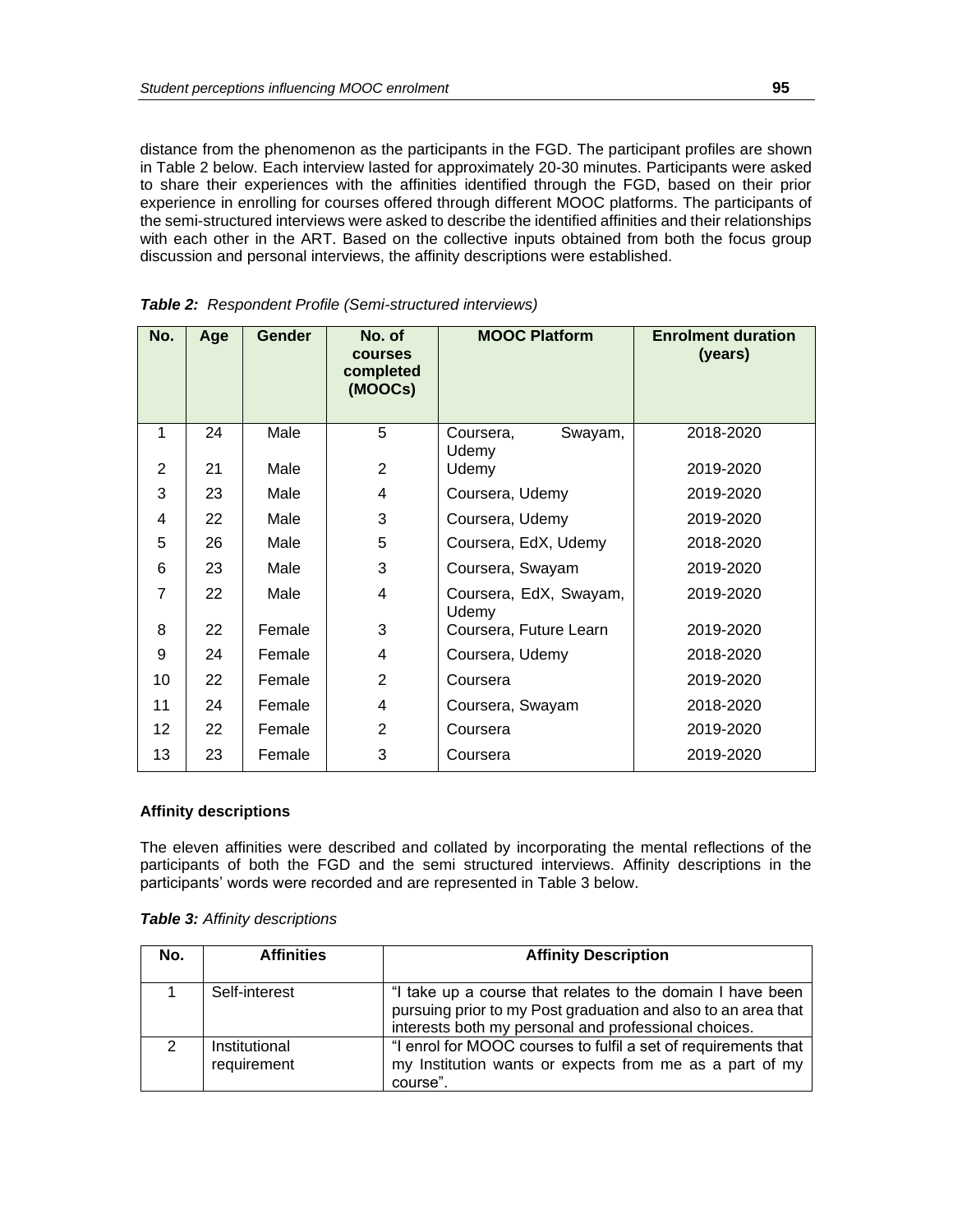| 3              | Social Influence                     | "I enrol for MOOCs mainly because of the influence of my<br>academic acquaintances who I'm closely associated with,<br>which includes my batch-mates, my teachers, my seniors<br>and my friends outside my college                                                                                 |  |  |  |  |  |  |
|----------------|--------------------------------------|----------------------------------------------------------------------------------------------------------------------------------------------------------------------------------------------------------------------------------------------------------------------------------------------------|--|--|--|--|--|--|
| 4              | Knowledge<br>up-<br>gradation        | "I enrol for MOOCs to enhance and upgrade my current<br>knowledge on subjects of my interest."                                                                                                                                                                                                     |  |  |  |  |  |  |
| 5              | Openness<br>to<br>new<br>experiences | "I'm open to trying out new experiences that can challenge<br>my status quo".                                                                                                                                                                                                                      |  |  |  |  |  |  |
| 6              | <b>Cognitive Flexibility</b>         | "Learning through MOOC platforms help me in having a<br>capability of seamlessly blending/ adjusting with any<br>unknown environments".                                                                                                                                                            |  |  |  |  |  |  |
| $\overline{7}$ | Competitiveness                      | "Enrolling for online courses and certifications through<br>MOOC platforms help me stay ahead of my peers".                                                                                                                                                                                        |  |  |  |  |  |  |
| 8              | Perceived quality                    | "Enrolling for courses offered by elite B-schools through<br>platforms such as Coursera and edX provides me with<br>access to learning materials and resources with high content<br>quality would certainly enable me to achieve my deliverables<br>with higher quality and degree of excellence". |  |  |  |  |  |  |
| 9              | Elasticity                           | "Enrolling for MOOCs enable me to push my limits and look<br>beyond my immediate goals. I also like to accept newer<br>challenges that come my way".                                                                                                                                               |  |  |  |  |  |  |
| 10             | Employability                        | "Online certifications provided by elite institutes on niche<br>subject areas that are of high demand in the market shall add<br>value to the resume and does enhance the chances of being<br>hired by desired employers".                                                                         |  |  |  |  |  |  |
| 11             | <b>Result Demonstrability</b>        | Having a better conceptual clarity helps me secure better<br>marks or grades for my examinations".                                                                                                                                                                                                 |  |  |  |  |  |  |

## **Inter-Relationship Diagram (IRD)**

The consolidated ART that captured all possible relations between the affinities, as suggested by the respondents of the FGD were rationalized into an inter-relationship table with 110 unidirectional relationships. In accordance with the IQA protocol, after arranging the 110 pairwise relationships in the descending order of frequency, Pareto principle was applied to identify the significant dominant affinity relationships.

As shown in Table 4 below, the top 31 affinity pair relationships explained 54% of the variations of the data and were used to create the Inter-relationship diagram (IRD). The creation of the IRD helps in rationalizing the overall system relationships (Northcutt & McCoy 2004, p. 170).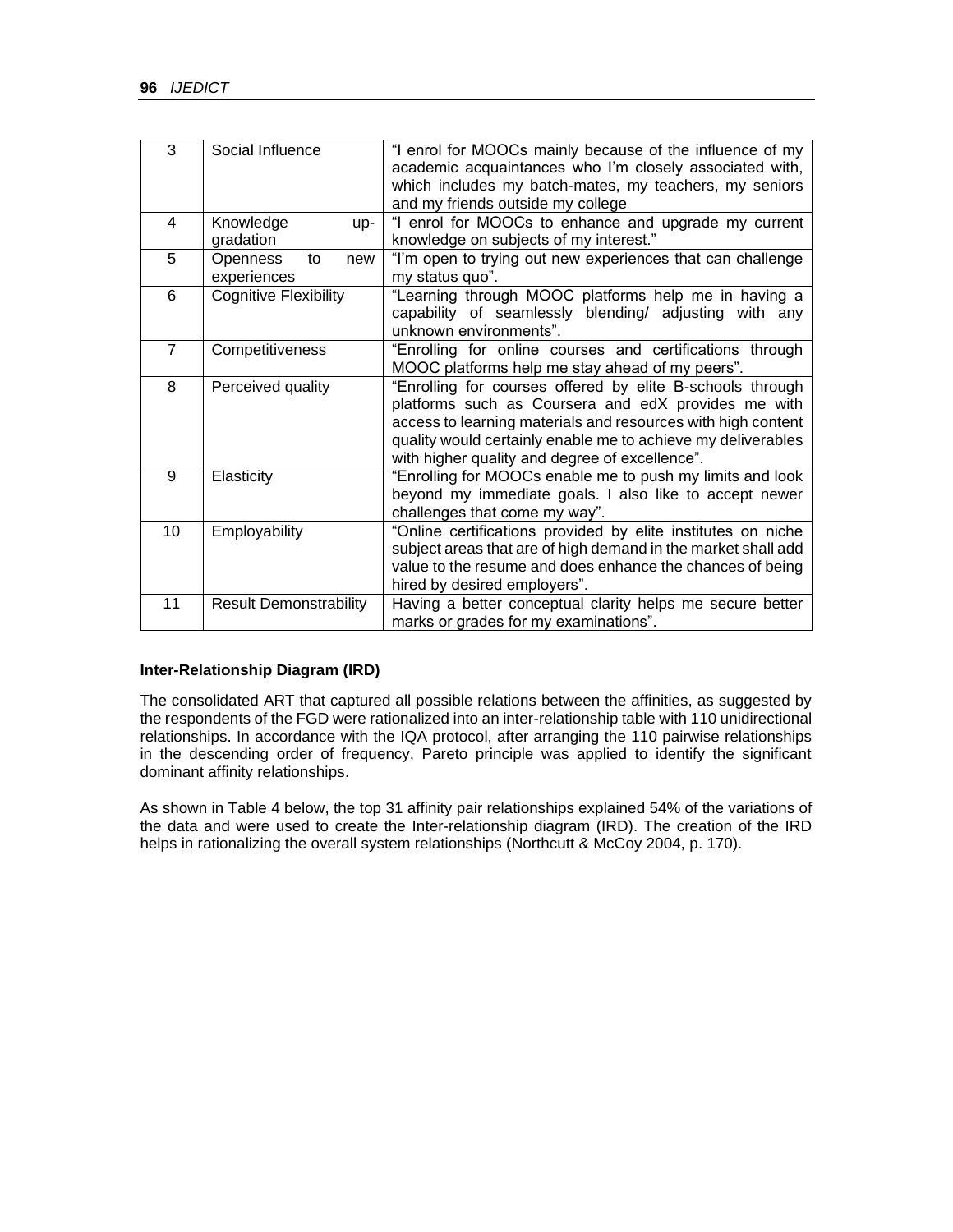| No. | <b>Affinity pair</b><br>Relationship | Frequency<br>sorted<br>(descending) | frequency | Cumulative   Cumulative percent  <br>(relation) | <b>Cumulative percent</b><br>(frequency) | <b>Power</b> |
|-----|--------------------------------------|-------------------------------------|-----------|-------------------------------------------------|------------------------------------------|--------------|
| 1   | $1 \leftarrow 2$                     | 13                                  | 13        | 0.91%                                           | 2.29%                                    | 1.38%        |
| 2   | $1 \leftarrow 10$                    | 12                                  | 25        | 1.82%                                           | 4.40%                                    | 2.58%        |
| з   | $2 \leftarrow 5$                     | 12                                  | 37        | 2.73%                                           | 6.51%                                    | 3.79%        |
| 4   | $2 \leftarrow 10$                    | 12                                  | 49        | 3.64%                                           | 8.63%                                    | 4.99%        |
| 5   | $3 \rightarrow 5$                    | 12                                  | 61        | 4.55%                                           | 10.74%                                   | 6.19%        |
| 6   | $1 \leftarrow 11$                    | 11                                  | 72        | 5.45%                                           | 12.68%                                   | 7.22%        |
| 7   | $2 \leftarrow 3$                     | 11                                  | 83        | 6.36%                                           | 14.61%                                   | 8.25%        |
| 8   | $2 \rightarrow 7$                    | 11                                  | 94        | 7.27%                                           | 16.55%                                   | 9.28%        |
| 9   | $3 \rightarrow 4$                    | 11                                  | 105       | 8.18%                                           | 18.49%                                   | 10.30%       |
| 10  | $1 \leftarrow 7$                     | 10                                  | 115       | 9.09%                                           | 20.25%                                   | 11.16%       |
| 11  | $1 \leftarrow 8$                     | 10                                  | 125       | 10.00%                                          | 22.01%                                   | 12.01%       |
| 12  | $2 \leftarrow 8$                     | 10                                  | 135       | 10.91%                                          | 23.77%                                   | 12.86%       |
| 13  | $4 \leftarrow 10$                    | 10                                  | 145       | 11.82%                                          | 25.53%                                   | 13.71%       |
| 14  | $5 \rightarrow 7$                    | 10                                  | 155       | 12.73%                                          | 27.29%                                   | 14.56%       |
| 15  | $5 \leftarrow 8$                     | 10                                  | 165       | 13.64%                                          | 29.05%                                   | 15.41%       |
| 16  | $5 \leftarrow 10$                    | 10                                  | 175       | 14.55%                                          | 30.81%                                   | 16.26%       |
| 17  | $6 \leftarrow 8$                     | 10                                  | 185       | 15.45%                                          | 32.57%                                   | 17.12%       |
| 18  | $7 \rightarrow 9$                    | 10                                  | 195       | 16.36%                                          | 34.33%                                   | 17.97%       |
| 19  | $10 \rightarrow 11$                  | 10                                  | 205       | 17.27%                                          | 36.09%                                   | 18.82%       |
| 20  | $1 \leftarrow 3$                     | 9                                   | 214       | 18.18%                                          | 37.68%                                   | 19.49%       |
| 21  | $1 \leftarrow 5$                     | 9                                   | 223       | 19.09%                                          | 39.26%                                   | 20.17%       |
| 22  | $3 + 9$                              | 9                                   | 232       | 20.00%                                          | 40.85%                                   | 20.85%       |
| 23  | $4 - 11$                             | 9                                   | 241       | 20.91%                                          | 42.43%                                   | 21.52%       |
| 24  | $5 \rightarrow 9$                    | 9                                   | 250       | 21.82%                                          | 44.01%                                   | 22.20%       |
| 25  | $5 \leftarrow 11$                    | 9                                   | 259       | 22.73%                                          | 45.60%                                   | 22.87%       |
| 26  | $6 \rightarrow 7$                    | 9                                   | 268       | 23.64%                                          | 47.18%                                   | 23.55%       |
| 27  | $9 \leftarrow 10$                    | 9                                   | 277       | 24.55%                                          | 48.77%                                   | 24.22%       |
| 28  | $2 \rightarrow 4$                    | 8                                   | 285       | 25.45%                                          | 50.18%                                   | 24.72%       |
| 29  | $2 \rightarrow 6$                    | 8                                   | 293       | 26.36%                                          | 51.58%                                   | 25.22%       |
| 30  | $3 \rightarrow 7$                    | 8                                   | 301       | 27.27%                                          | 52.99%                                   | 25.72%       |
| 31  | $7 + 10$                             | 8                                   | 309       | 28.18%                                          | 54.40%                                   | 26.22%       |
| 32  | $1 \leftarrow 4$                     | 5                                   | 314       | 29.09%                                          | 55.28%                                   | 26.19%       |

*Table 4: Consolidated ART using Pareto principle*

## **Composite focus group IRD**

The IRD framed upon the application of the Pareto principle was then sorted and arranged in descending order of delta values to get the final Composite focus group IRD. Delta is the difference between the 'outs' and 'ins' for each affinity. The affinities were classified as drivers or outcomes based on the data provided by the IRD and are represented in Table 5 below.

As shown in Table 5, affinities with positive delta values (10, 3, 8) emerged as the drivers or causes, affinities with negative delta  $(6, 4, 7, 9, 1)$  emerged as the outcomes or effects and the affinities  $(2, 1, 1)$ 5, 11) with zero deltas (Count of 'in's=out's) emerged as the circulators or pivots. The affinities Self Interest (10) and Institutional Requirement (3) emerged as primary drivers of the system and Result Demonstrability (9) and Employability (1) emerged as the primary outcomes. While Social Influence (8) emerged as a secondary driver, Competitiveness (6), Elasticity (4), and Perceived Quality (7) emerged as the secondary outcomes. Cognitive Flexibility (11), Openness to experience (5) and Knowledge up-gradation (2) emerged as the pivots/circulators from our analysis.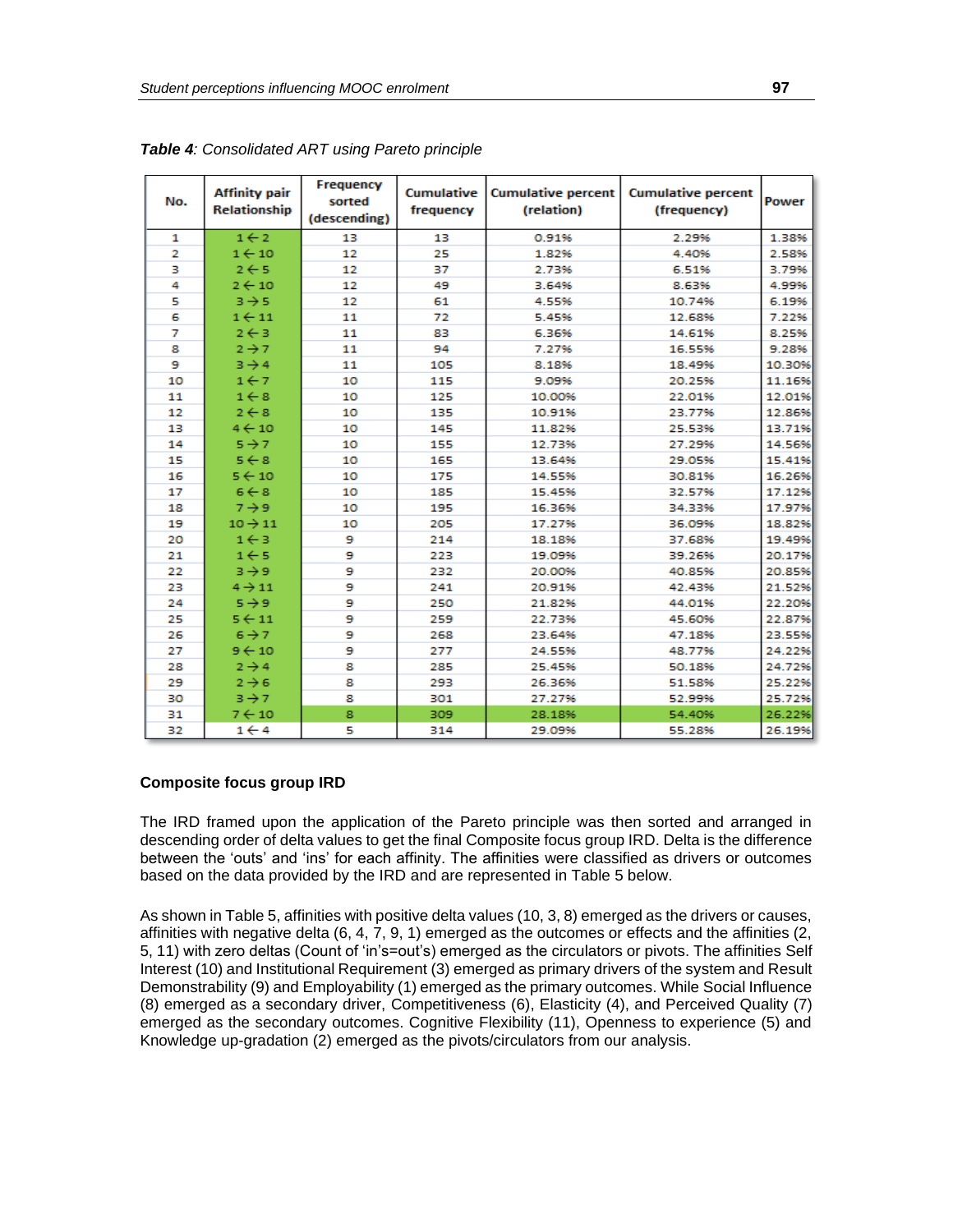| <b>Affinity No.</b> | 1          | 2                | 3            | 4            | 5            | 6                       |              | 8                       | 9  | 10           | 11 | Out      | In.           | <b>Delta</b> | <b>Location</b>        |
|---------------------|------------|------------------|--------------|--------------|--------------|-------------------------|--------------|-------------------------|----|--------------|----|----------|---------------|--------------|------------------------|
| 10                  | ∧          | ∧                |              | $\triangle$  | ∧            |                         | ∧            |                         | 个  |              | ᠰ  | 7        | $\Omega$      |              | Primary driver         |
| 3                   | $\uparrow$ | ∧                |              | ∧            | ∧            |                         | ᠰ            |                         | ↑  |              |    | 6        | $\Omega$      | 6            | Primary driver         |
| 8                   | ᠰ          | $\triangle$      |              |              | 个            | ᠰ                       |              |                         |    |              |    | 4        | $\Omega$      | 4            | Secondary driver       |
| $\overline{2}$      | $\uparrow$ |                  | $\leftarrow$ |              | $\leftarrow$ | ́                       | ∧            | $\leftarrow$            |    | ←            |    | 4        | 4             | $\Omega$     | Circulator/Pivot       |
| 5                   | ^          | $\triangleright$ | $\leftarrow$ |              |              |                         | ᠰ            | $\overline{\leftarrow}$ | ́∩ | ←            | ←  | 4        | 4             | $\Omega$     | Circulator/Pivot       |
| 11                  | ↑          |                  |              | $\leftarrow$ | ↑            |                         |              |                         |    | ←            |    | 2        | $\mathcal{P}$ | $\Omega$     | Circulator/Pivot       |
| 6                   |            | ←                |              |              |              |                         | ᠰ            | $\overline{\leftarrow}$ |    |              |    | 1        | 2             | $-1$         | Secondary outcome      |
| 4                   |            | ←                | ←            |              |              |                         |              |                         |    | ←            | ∧  | 1        | 3             | $-2$         | Secondary outcome      |
|                     | ↑          | ←                | ←            |              | $\leftarrow$ | $\overline{\leftarrow}$ |              |                         | ↑  | $\leftarrow$ |    | 2        | 5             | $-3$         | Secondary outcome      |
| 9                   |            |                  | ←            |              | $\leftarrow$ |                         | $\leftarrow$ |                         |    | ←            |    | $\Omega$ | 4             | $-4$         | <b>Primary Outcome</b> |
|                     |            |                  | ←            |              | $\leftarrow$ |                         |              | ←                       |    | ←            |    | 0        | 7             | $-7$         | <b>Primary Outcome</b> |

*Table 5: Composite Inter relationship diagram*

**Affinities:** *1 -Employability ,2-Knowledge Up-gradation, 3-Institutional Requirement, 4-Elasticity 5-Opnness to experience, 6-Competition, 7-Pereived Quality, 8-Social Influence, 9-Result Demonstrability, 10-Self Interest, 11- Cognitive Flexibility.* 

#### **Systems Influence Diagram**

#### **Cluttered SID:**

A visual representation of the system along with its elements and their relationships was depicted by constructing a Cluttered Systems Influence Diagram (SID). In accordance with the IQA protocol, the primary drivers were positioned on the extreme left-hand side and the primary outcomes were positioned on the extreme right-hand side, while drawing the SID. While both secondary drivers and secondary outcomes were placed between primary drivers and outcomes, 'circulators' or 'pivots' were placed in the middle. As per the IQA protocol, for every relationship represented in the IRD in Figure 4, an arrow was drawn between the two affinities indicating the direction of cause and effect. With the cluttered SID having a limited explanatory value and being too complex for meaningful analysis, the IQA protocol suggests a precondition to modify the cluttered SID into an uncluttered SID by removing redundant links.



**Figure 4:** Cluttered SID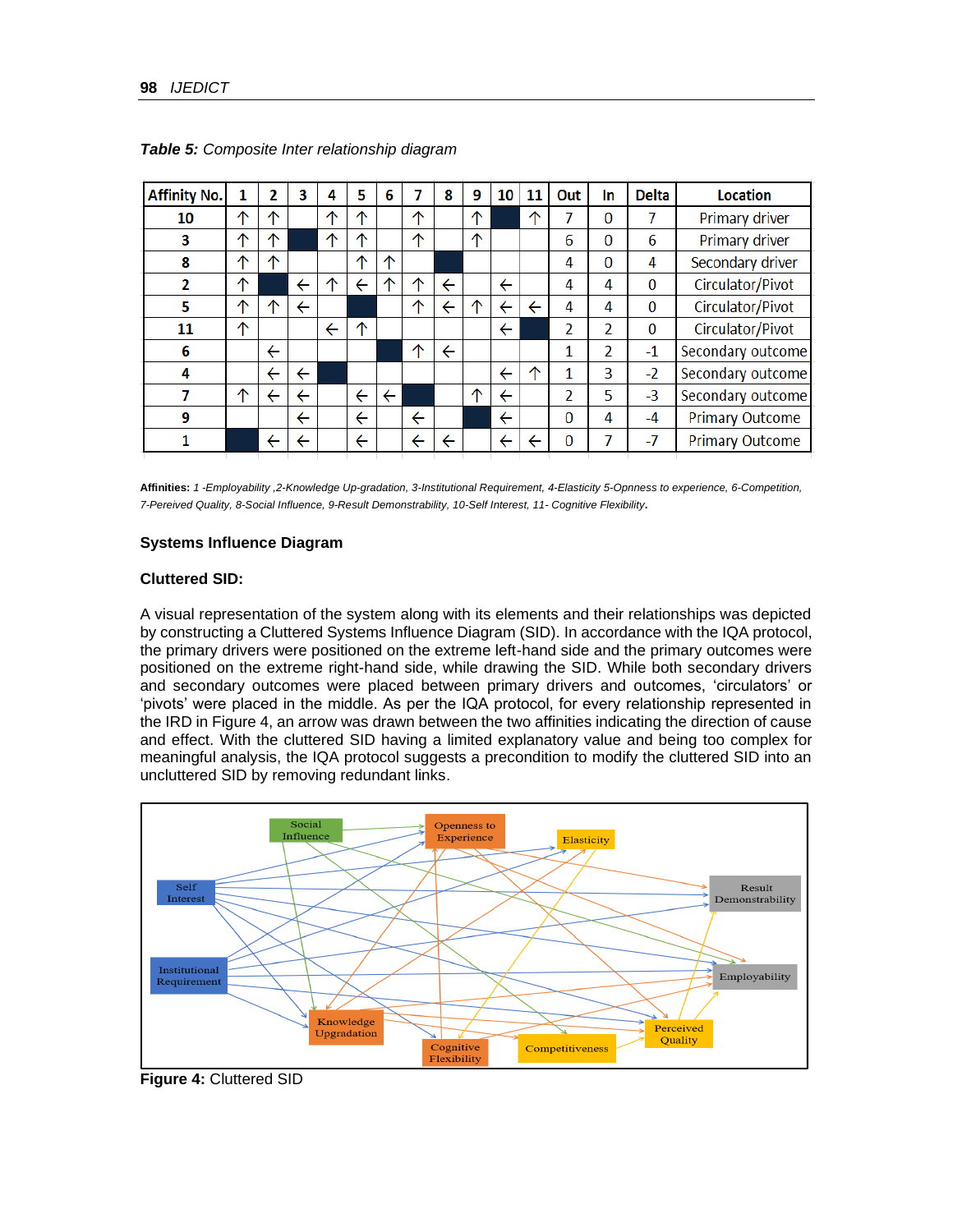## **Uncluttered SID**

Upon examination of all the affinity relationships, all redundant links were removed to simplify the diagram to generate an uncluttered SID. The process of removing redundant links in generating the uncluttered SID continued until all such links had been removed and optimal relations created to help in developing a meaningful analysis. The uncluttered SID for the SID is shown in Figure 5 below.



**Figure 5:** Uncluttered SID

## **DISCUSSION**

The objective of this study was to identify the key drivers and outcomes that influenced students from HEIs in India to enroll in MOOCs. The mental model (SID) that emerged from IQA analysis identified 'Self Interest' and 'Institutional requirement' as primary drivers for enrolment in MOOC platforms as compared to 'Employability' and 'Result Demonstrability' as the primary outcomes for enrolling in MOOCs. The study also identified a few other factors that significantly influenced the students from B- schools in India to enroll in MOOC platforms. While 'Social Influence' emerged as a secondary driver that influenced student enrollment, factors such as 'Elasticity', 'Perceived Quality' and 'Competitiveness' emerged as the secondary outcomes. Our study also revealed 'Cognitive flexibility', 'Openness to experience' and 'Knowledge up-gradation' as the circulators/pivots that influenced students towards MOOC enrolment. Most of these findings with respect to the affinities identified as drivers, outcomes and pivots were consistent with previous studies which sought to identify attributes related to learner motivation for MOOC adoption.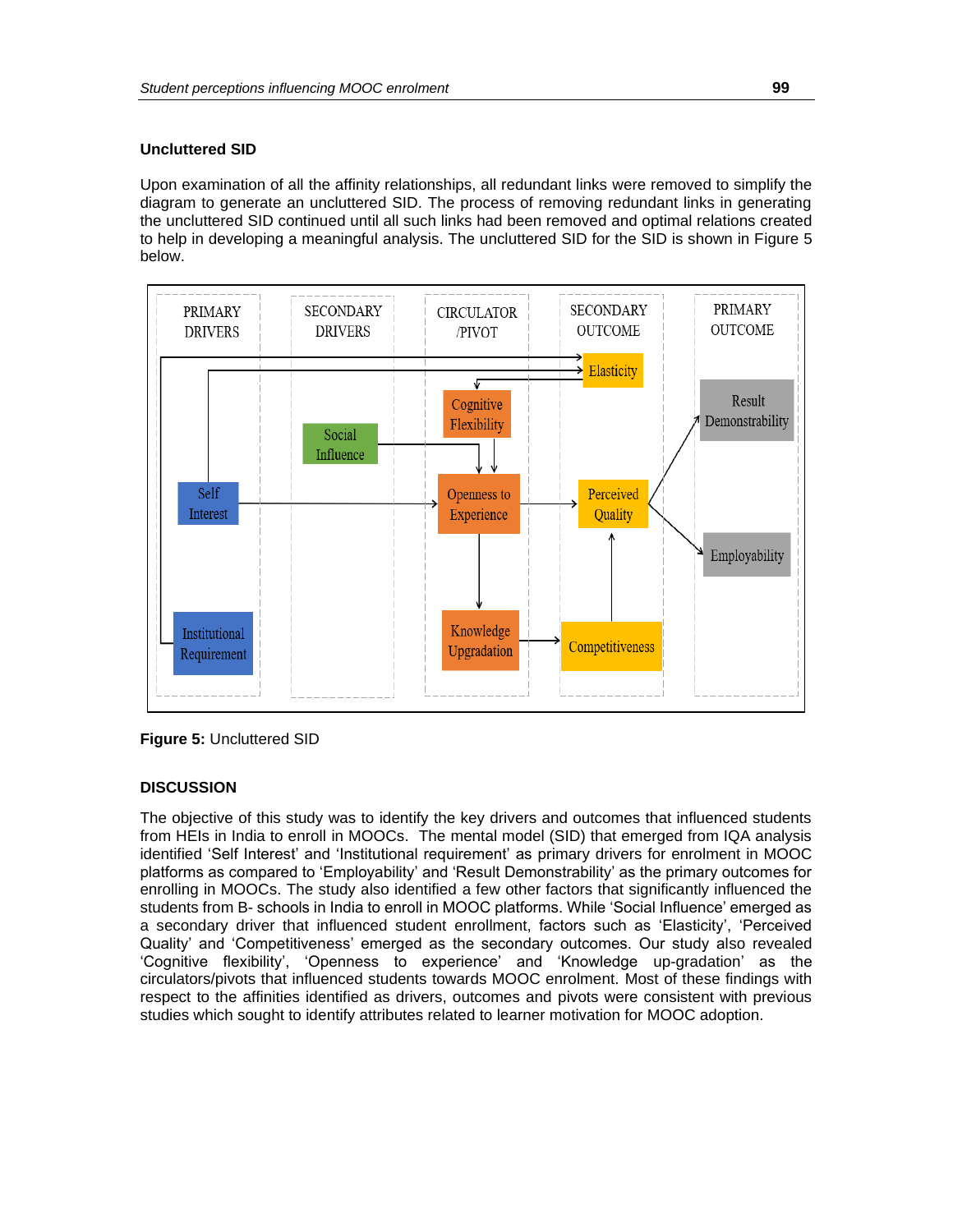## **Drivers**

Studies conducted in the past discussed the influence of an individual's personality traits or attitudinal factors influencing MOOC adoption. Self-interest, identified from our study as a primary driver could be linked to the study by Tsai et al. (2018), who also discussed the influence of individual factors such as 'self-control' and 'attitude' on adoption of MOOCs. Another study by Xing and Du (2019) had also contended the role of 'behavioral dispositions' of the learners on MOOC adoption, which was consistent with our findings that suggested cognitive flexibility and openness to experience as drivers to MOOC enrolment. Knowledge up-gradation as a driver identified from our study was supported by the findings of research by Watted & Barak (2018) that highlighted the importance of Knowledge up-gradation on MOOC enrollment. Among the 11 affinities identified as drivers, outcomes, and pivots for MOOC enrollment, 'Social Influence' has been one of the most widely accepted and researched constructs in the MOOC literature. Our study has identified Social Influence as a secondary driver that influences students to enroll in MOOCs, which was consistent with the findings of Zhou (2017). Several studies in the past have empirically proven that constructs such as social influence and facilitating conditions did have a significant influence on the behavioral intention to use MOOCs.

#### **Outcomes**

The current study identified employability as a primary outcome for business school students to enroll for MOOCs. Students who enrolled for certification courses considered the value of these certificates to play a significant role in enhancing their opportunities for employment. Consistent with the study by Brown (2014), MOOCs allow the enrolled learners to learn from distinguished faculty from the world's most elite schools and provide access to quality course materials which essentially enhances the overall exposure of the student and improve their chances of being employable. Perceived quality identified from our study as a primary outcome, could also be linked to the results of the study by Shih & Chuang (2013), who suggested, quality of course content as one of the main determinants for students' motivation to learn through MOOCs. Findings from the studies conducted by Hone & El Said (2016) also showcased the influence of quality of course content and delivery as a significant predictor of MOOCs' enrolment and usage. Another key outcome identified from our study was 'Result Demonstrability', which also has been theoretically proven as a significant influential factor for Technology acceptance from the MOOCs context. A theoretical extension of TAM called as the TAM-2 Model proposed by Venkatesh & Davis (2000) found Result Demonstrability to be a significant factor that influences user acceptance of Technology, which in our case could be related to acceptance of MOOCs.

Further to other affinities discussed, our study also saw the emergence of two new affinities through the IQA process: Elasticity as a perceived outcome and Cognitive flexibility as a Pivot which influenced students to enroll, in addition to their regular courses offered at their institutions. This study was also the first-ever study that described both Elasticity and Cognitive flexibility in the MOOC context as a motivating factor for students to enroll in MOOCs. The term Elasticity has largely been studied in the context of material sciences and Cognitive flexibility in the context of the medical sciences. In the participants' view, enrolling in courses through MOOCs were viewed as an opportunity for them to stretch their goals and targets Our findings on the affinity of Elasticity also contradict the study by Chamberlin & Parish (2011), who found that the college students who enrolled in additional courses through MOOCs were more committed to finishing their regular courses offered by their parent institutes than the MOOCs. This study also suggested that priorities given by the students to their regular courses pose a deterrence to the completion of MOOCs, and suggested the provision of academic incentives that may act as extrinsic motivators, and a suitable nudge for the completion of MOOCs. The findings of our study provide an initial insight at an abstract level, which through further research needs to be empirically validated.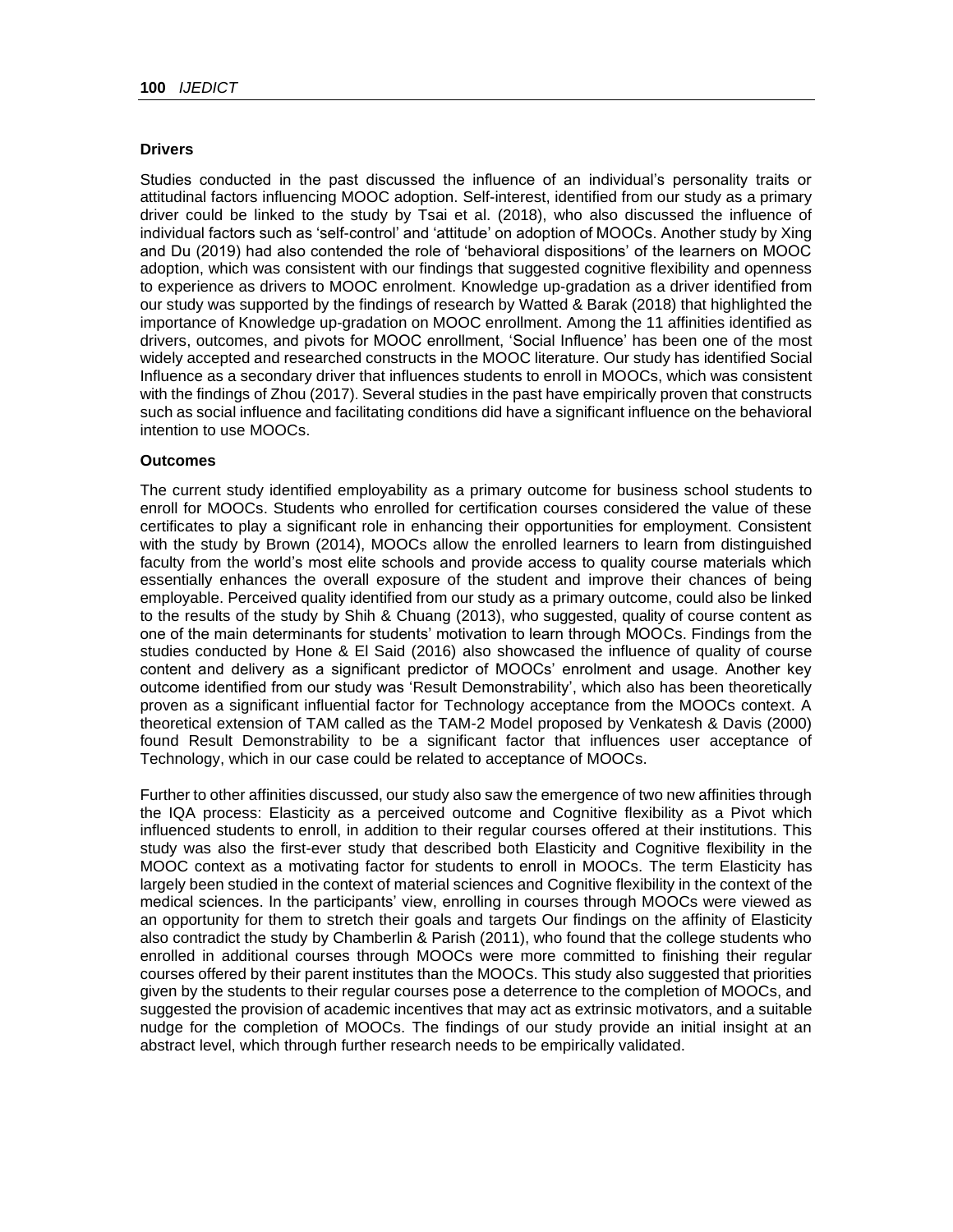## **THEORETICAL CONTRIBUTION AND MANAGERIAL IMPLICATIONS**

Though a considerable number of studies have been carried out using the application of established theories and models from the domain of Information Systems to understand the MOOC phenomenon, this study is an early attempt that employed a systematic qualitative approach using the IQA protocol, to explore and uncover mental reflections on the drivers and outcomes that influenced students from HEIs in India to enroll in MOOCs. This qualitative study contributes to the existing body of literature on MOOC adoption, by identifying eleven affinities/factors that influence learners in MOOC enrollment. While most of the affinities that emerged from our analysis confirm the findings in the existing MOOC literature, we also identified affinities such as 'Elasticity' and 'Cognitive Flexibility' and its influence on MOOC adoption from participants' perspectives. These factors could be explored further in the future and could be empirically proven upon further analysis.

The findings of this study provide useful insights to MOOC designers, platforms and HEIs planning to develop and offer new courses through MOOC platforms. Our study has identified that there seems to be a growing interest among students from Indian HEI's to enroll for certification courses that can enhance their employability and cater to their skill up-gradation, thereby enabling them to achieve better results in both their academic and professional spaces. With 'Employability' and 'Result demonstrability' identified as the perceived outcomes from the IQA analysis, MOOC designers may focus on clearly indicating the course objectives and outcomes along with the skills that the participants may acquire on the completion of the course, which may attract more students to enroll. MOOC designers may also focus on the dimension of Quality, especially in the design and delivery phase that could also play a significant role in attracting learners to the course. Students did agree that newer courses based on relevance in the job market, that can also challenge their intellectual capacities and capabilities, delivered using interactive teaching pedagogies may be more attractive to learners. Students also expressed their interest in enrolling in courses that help them reach their goals, make them flexible, open, and job-ready.

#### **LIMITATIONS AND RECOMMENDATIONS FOR FUTURE RESEARCH**

Respondents of our study were confined to a business school in India and hence the generalizability of these results to a wider population may be contestable. The findings of our study are confined to a time frame before the outbreak of the COVID-19 pandemic and hence the generalizability of the results remain as a limitation of our study. Further exploratory and empirical studies could be conducted in the future to understand the perceived drivers and outcomes that influenced learners in the adoption of MOOCs, at different time frames- before, during and after the pandemic. An experimental design to capture the factors that lead students from HEIs towards successful completion of MOOCs are highly recommended. As the level, exposure and use of technology among students from developing and developed economies differ, a cross-cultural study to find out the impact of cultural factors influencing adoption of MOOCs may also be relevant to expand the understanding of the phenomenon under study. Similar studies could also be carried out with students from varied academic streams that help to make a comparative assessment on the influence of the course type on the motivation to enroll in MOOCs. To assess the future of MOOC adoption in developing economies, it is vital for MOOC designers to examine the drivers and outcomes that may influence learners' acceptance, adoption, and continuance intention to use MOOCs.

## **CONCLUSION**

Through our study, we aim to influence MOOC designers to incorporate learner perspectives and aspirations in the design phase of MOOCs. With Employability and Result demonstrability identified as the perceived outcomes from the IQA analysis, MOOC designers may focus on clearly indicating the course objectives and outcomes along with the skills that the participants may acquire post the completion of the course which may attract the students to enroll. MOOC providers may also focus on the dimension of Quality in course design and delivery that also could play a significant role in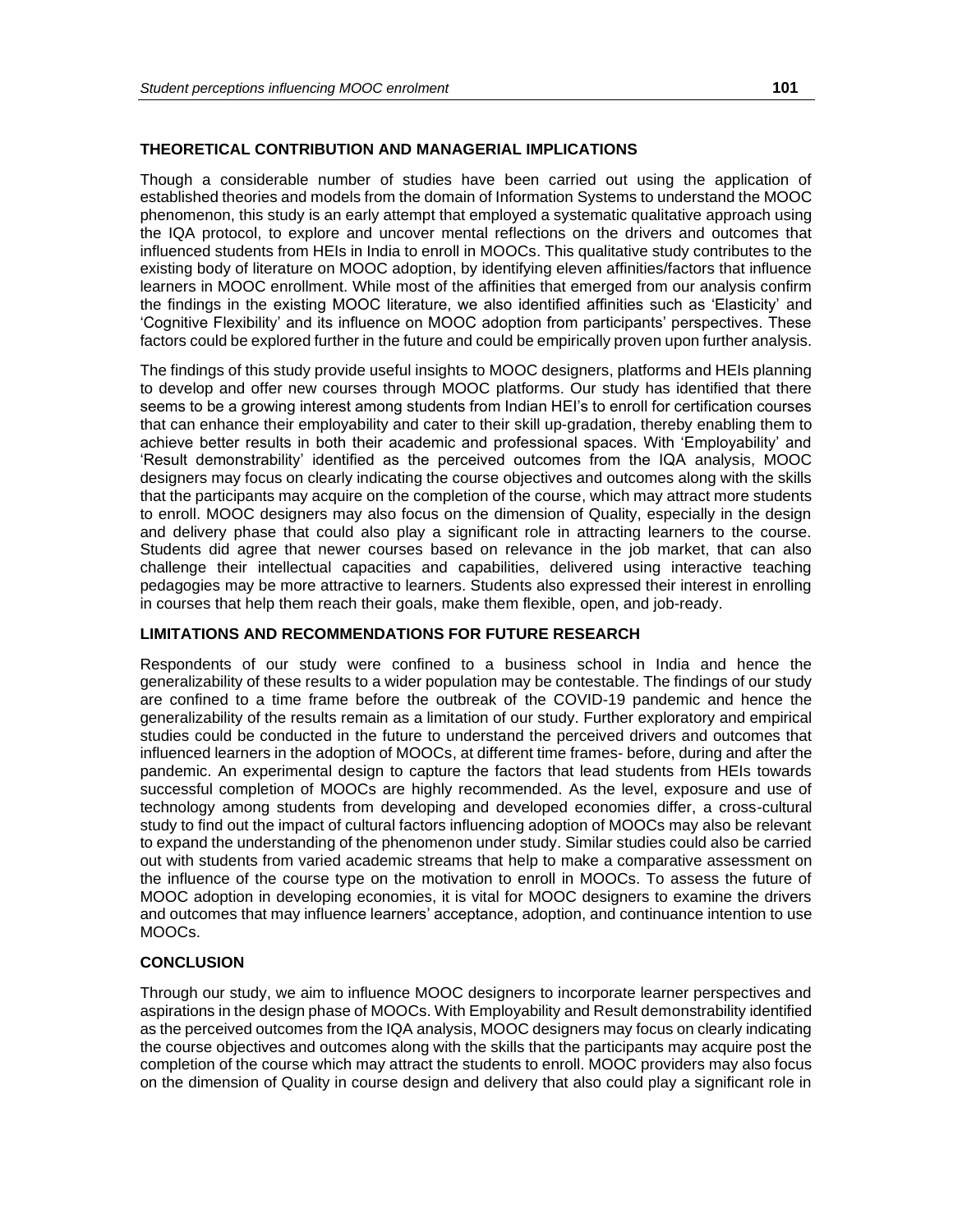attracting learners. This study was also successful in uncovering the underlying mental reflections influencing students towards MOOC adoption and continuance intentions. Students did agree to the fact that newer courses designed based on its relevance in the job market, that can also challenge their intellectual capacities and capabilities, delivered using interactive teaching pedagogies, may attract learners today. Further, inclusion of appropriate human-interactive elements with quality focused content that enables learners to be competitive in the job market may help them in showcasing demonstrable results.

#### **REFERENCES**

- Aboshady, O.A., Radwan, A.E., Eltaweel, A.R., Azzam, A., Aboelnaga, A.A., Hashem, H.A., Darwish, S.Y., Salah, R., Kotb, O.N., Afifi, A.M. and Noaman, A.M., (2015). Perception and use of massive open online courses among medical students in a developing country: multicentre cross-sectional study. *BMJ open*, vol. 5, no. 1, p.e006804.
- Amin, K. and Zaman, M., (2021). Assessing the Adoption Behaviour of E-Learning in a Developing Country in South East Asia: Predicting an Alternative Path to Behavioural Intention to Use. *International Journal of Education and Development using Information and Communication Technology*, vol. 17, no. 3, pp. 38-56.
- Andersson, A. and Grönlund, Å. (2009). A conceptual framework for e‐learning in developing countries: A critical review of research challenges. *The Electronic Journal of Information Systems in Developing Countries*, vol. 38, no. 1, pp.1-16.
- Ayala, C., Dick, G. and Treadway, J., (2014). The MOOCs are coming! Revolution or fad in the Business school? *Communications of the Association for Information Systems*, vol. *35*, p.12.
- Bhattacharya, S., Singh, A. and Hossain, M.M., (2020). Health system strengthening through Massive Open Online Courses (MOOCs) during the COVID-19 pandemic: An analysis from the available evidence. *Journal of Education and Health Promotion*, vol. *9*.
- Boateng, W., (2012). Evaluating the efficacy of focus group discussion (FGD) in qualitative social research. *International Journal of Business and Social Science*, vol. 3, no. 7.
- Breslow, L., Pritchard, D.E., DeBoer, J., Stump, G.S., Ho, A.D. and Seaton, D.T., (2013). Studying learning in the worldwide classroom research into edX's first MOOC. *Research & Practice in Assessment*, vol. *8*, pp.13-25.
- Brown, S.,( 2014). MOOCs: Opportunities, Impacts, and Challenges. Massive Open Online Courses in Colleges and Universities by Michael Nanfito: Create Space Independent Publishing Platform
- Bubou, G. and Job, G., (2021). Benefits, Challenges and Prospects of Integrating E-Learning into Nigerian Tertiary Institutions: A mini review. *International Journal of Education and Development using Information and Communication Technology*, vol. 17, no. 3, pp.6-18.
- Chakravarty, R. and Kaur, J., (2016). MOOCs in India: Yet to shine. *International Journal of Information Studies & Libraries*, vol. 1, no. 1, pp.14-21.
- Chamberlin, L. and Parish, T., (2011). MOOCs: Massive open online courses or massive and often obtuse courses? *ELearn*, *2011*(8).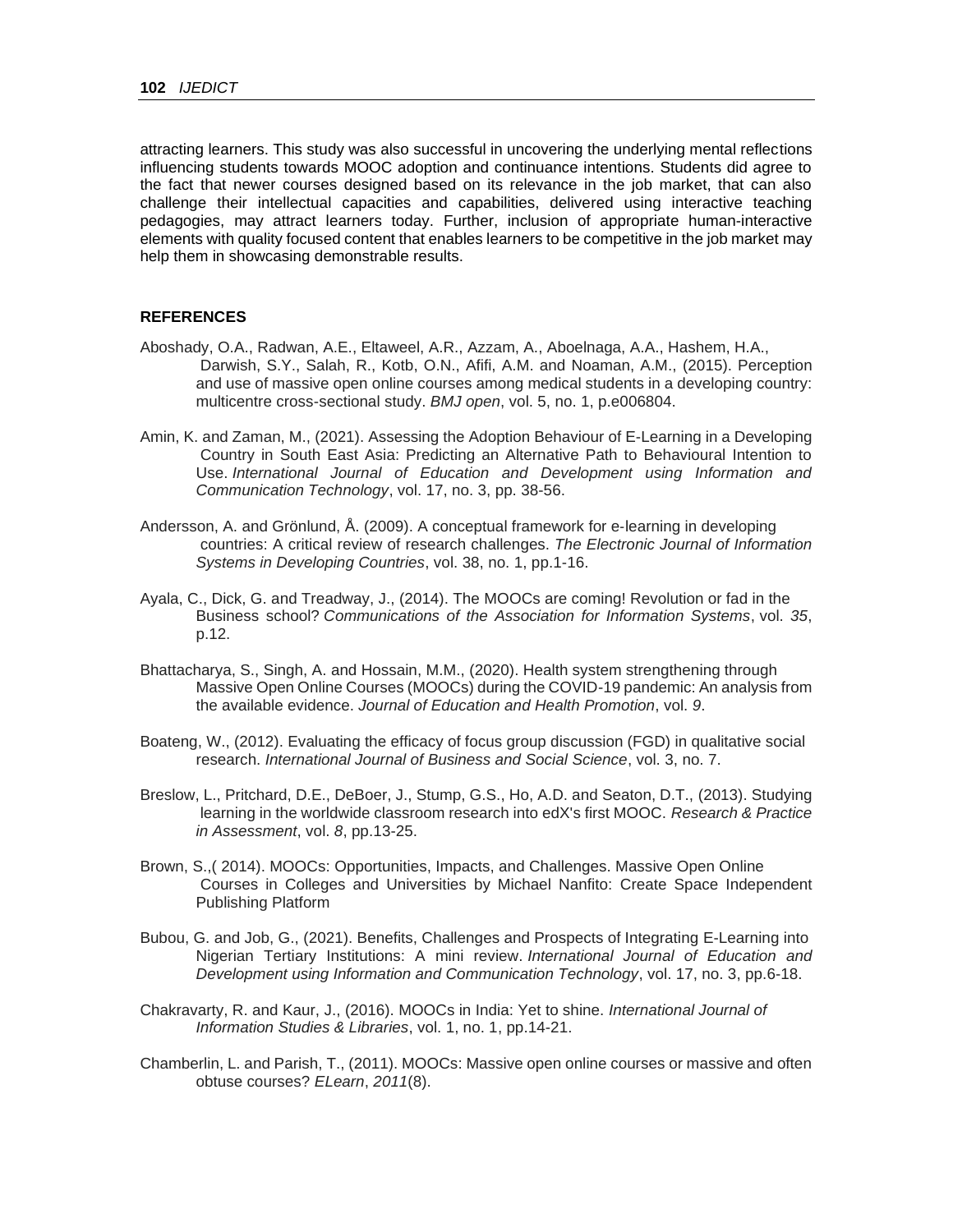- Chauhan, J., (2017). An overview of MOOC in India. *International Journal of Computer Trends and Technology*, *49*(2), pp.111-120.
- Choi, P., Harris, M.L., Ernstberger, K.W., Chris Cox, K. and Musgrove, C.F., (2019). An exploratory study on part-time MBA program choice factors and characteristics of part-time MBA students. *Journal of Education for Business*, vol. 94, no. 3, pp.139-147.
- Cook, G. and Geldenhuys, D.J., (2018). The experiences of employees participating in organisational corporate social responsibility initiatives. *SA Journal of Industrial Psychology*, vol. 44, no. 1, pp.1-10.
- Davis, F.D., (1989). Perceived usefulness, perceived ease of use, and user acceptance of information technology. *MIS Quarterly*, pp.319-340.
- Datar, S.M., Garvin, D.A., Cullen, P.G. and Cullen, P., (2010). *Rethinking the MBA: Business education at a crossroads*. Harvard Business Press.
- Du Preez, H. and Du Preez, C.S., (2012). Taxation students' perceptions of open-book assessment prior to the qualifying examination of South African chartered accountants. *South African Journal of Accounting Research*, vol. 26, no. 1, pp.119-142.
- Farrow, R., de los Arcos, B., Pitt, R. and Weller, M., (2015). Who are the open learners? A comparative study profiling non-formal user of open educational resources. *EURODL (European Journal of Open, Distance and E-Learning)*, vol. 18, no. 2, pp.50-74.
- Gao, S. and Yang, Y., (2015). Exploring users' adoption of MOOCs from the perspective of the institutional theory. *WHICEB 2015 Proceedings*, vol. *26*, pp.282-290.
- Helmi, M., Sari, D., Sulistyowati, Y., Meliala, A., Trisnantoro, L., Nurrobi, T. and Ratmono, T., (2021). The challenge of education and training in the COVID-19 National Emergency Hospital Wisma Atlet Kemayoran in Jakarta. *Avicenna*, *2021, vol. 2*, p.10.
- Hew, K.F. and Cheung, W.S., (2014). Students' and instructors' use of massive open online courses (MOOCs): Motivations and challenges. *Educational Research Review*, vol. *12*, pp.45-58.
- Hone, K.S. and El Said, G.R., (2016). Exploring the factors affecting MOOC retention: A survey study. *Computers & Education*, vol. *98*, pp.157-168.
- Hughes, R. (2016) 'Massive open online courses (Moocs) explained', *TheUniGuide,* 15 November*.* Available at: [https://www.theuniguide.co.uk/advice/choosing-a-course/moocs-massive](https://www.theuniguide.co.uk/advice/choosing-a-course/moocs-massive-open-online-courses-explained)[open-online-courses-explained](https://www.theuniguide.co.uk/advice/choosing-a-course/moocs-massive-open-online-courses-explained) (Accessed: 12 February 2022)
- Joksimović, S., Poquet, O., Kovanović, V., Dowell, N., Mills, C., Gašević, D., Dawson, S., Graesser, A.C. and Brooks, C., (2018). How do we model learning at scale? A systematic review of research on MOOCs. *Review of Educational Research*, vol. 88, no. 1, pp.43-86.
- Kaul, G., (2012). Introduction to finance. *Chronicle of Higher Education*, vol. 59, no. 6, p.B8.
- Kaveri, A., Gunasekar, S., Gupta, D. and Pratap, M., (2016), December. Decoding engagement in MOOCs: an Indian learner perspective. In *2016 IEEE Eighth International Conference on Technology for Education (T4E)* (pp. 100-105). IEEE.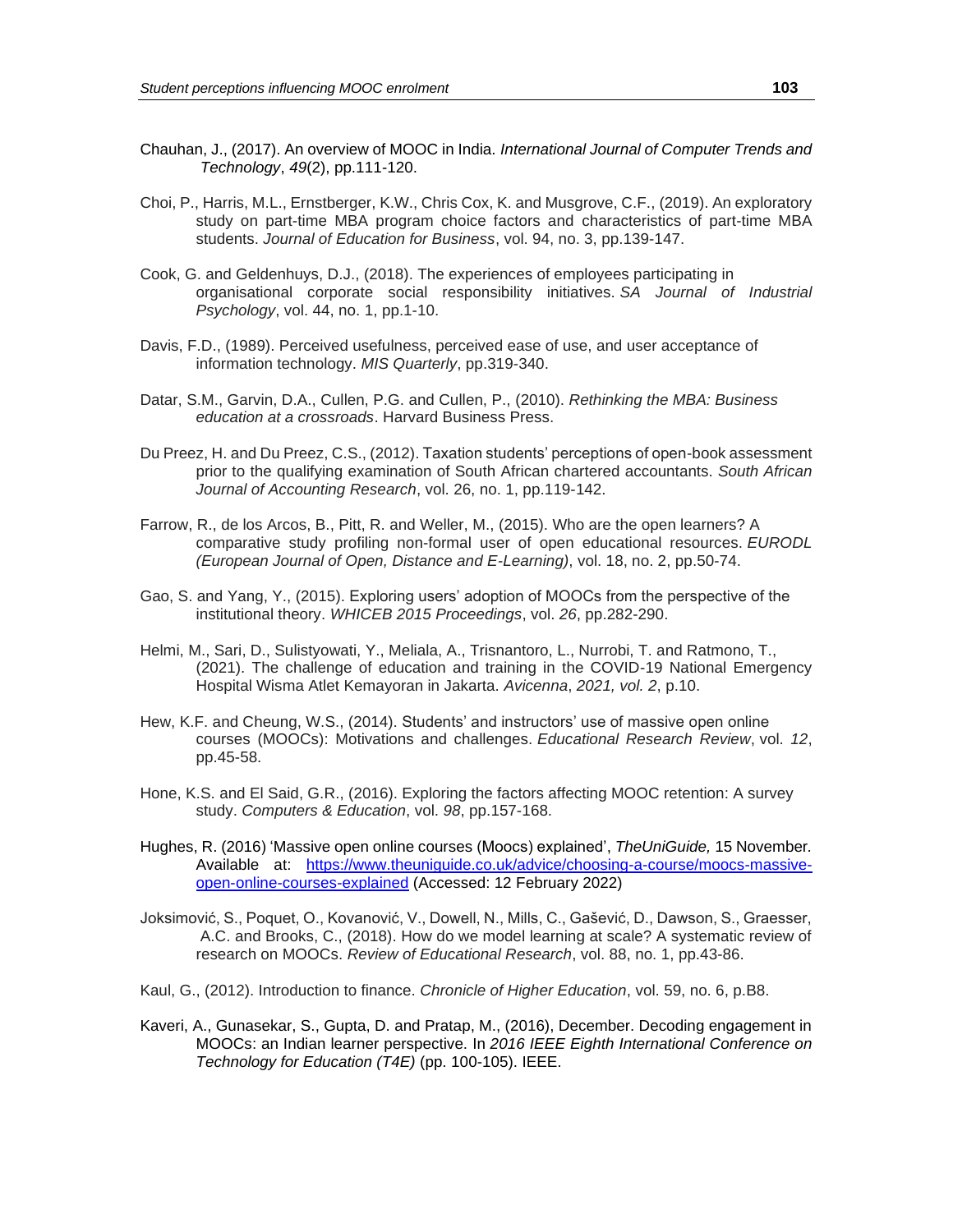- Khan, I.U., Hameed, Z., Yu, Y., Islam, T., Sheikh, Z. and Khan, S.U., (2018). Predicting the acceptance of MOOCs in a developing country: Application of task-technology fit model, social motivation, and self-determination theory. *Telematics and Informatics*, vol. 35, no. 4, pp.964-978.
- Kizilcec, R.F. and Schneider, E., (2015). Motivation as a lens to understand online learners: Toward data-driven design with the OLEI scale. *ACM Transactions on Computer-Human Interaction (TOCHI)*, vol. 22, no. 2, pp.1-24.
- Kooli, C., (2021). COVID-19: Challenges and opportunities. *Avicenna Editorial*, vol. 1, no. 5.
- Kop, R. and Fournier, H., (2011). New dimensions to self-directed learning in an open networked learning environment. *International Journal of Self-Directed Learning*, vol. 7, no. 2, pp.1- 18.
- Krishnan, G. and Lokachari, P.S., (2019), August. Adoption of Health and Fitness Apps by Smartphone Users: Interactive Qualitative Analysis. In *2019 Portland International Conference on Management of Engineering and Technology (PICMET)* (pp. 1-8). IEEE.
- Krueger, R.A., (2014). *Focus groups: A practical guide for applied research*. Sage publications.
- Lincoln, T.D., (2012). All flourishing? Student experience and gender in a Protestant seminary. *Feminist Theology*, vol. 20, no. 2, pp.97-119.
- Liu, C., Zou, D., Chen, X., Xie, H. and Chan, W.H., (2021). A bibliometric review on latent topics and trends of the empirical MOOC literature (2008–2019). *Asia Pacific Education Review*, vol. 22, no. 3, pp. 515-534.
- Livingstone, K.A., (2019). The Place of Information and Communication Technologies in Curriculum Design and Development. *International Journal of Education and Development using Information and Communication Technology*, vol. 15, no. 4, pp.180- 197.
- Liyanagunawardena, T.R., Adams, A.A. and Williams, S.A., (2013). MOOCs: A systematic study of the published literature 2008-2012. *International Review of Research in Open and Distributed Learning*, vol. 14, no. 3, pp.202-227.
- Ma, L. and Lee, C.S., (2020). Drivers and barriers to MOOC adoption: Perspectives from adopters and non-adopters. *Online Information Review*.
- Mampane, R. and Bouwer, C., (2011). The influence of township schools on the resilience of their learners. *South African Journal of Education*, vol. 31, no. 1.
- Morgan, D.L., (1996). *Focus groups as qualitative research* (vol. 16). Sage publications.
- Northcutt, N. and McCoy, D., (2004). *Interactive qualitative analysis: A systems method for qualitative research*. Sage.
- Pedrotti, M. and Nistor, N., (2014), July. Online lecture videos in higher education: Acceptance and motivation effects on students' system use. In *2014 IEEE 14th International Conference on Advanced Learning Technologies* (pp. 477-479). IEEE.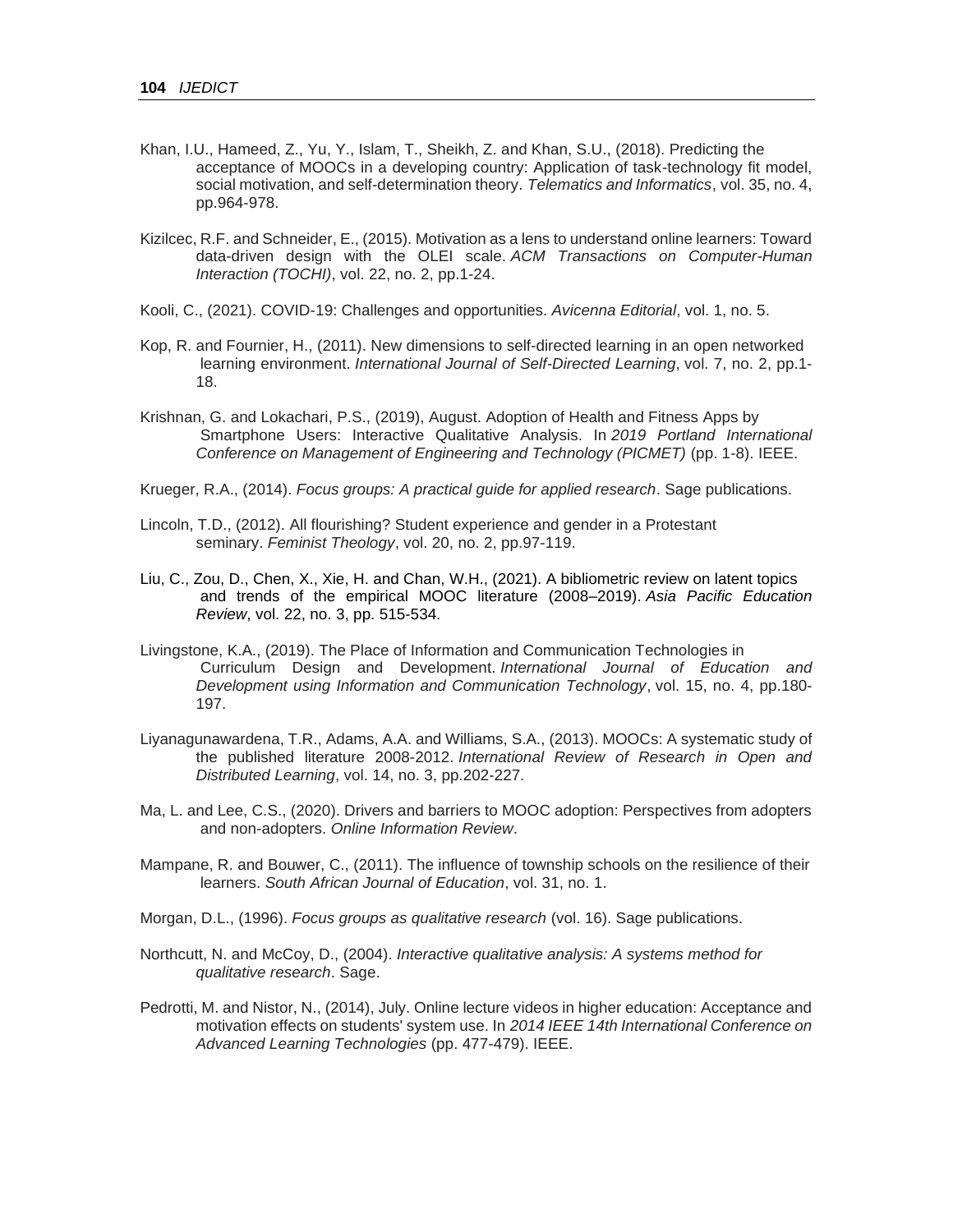- Peters, K., Smith, R.R. and Thomas, H., (2018). Rethinking the business models of business schools: A critical review and change agenda for the future. Emerald Publishing Limited, UK.
- Pundak, D., Sabag, N. and Trotskovsky, E., (2014). Accreditation of MOOCS. *European Journal of Open, Distance and E-learning*, vol. 17, no. 2, pp.117-129.
- Raffaghelli, J.E., Cucchiara, S. and Persico, D., (2015). Methodological approaches in MOOC research: Retracing the myth of Proteus. *British Journal of Educational Technology*, vol. 46, no. 3, pp.488-509.
- Rincón-Flores, E.G., Montoya, M.S.R. and Mena, J., (2019), October. Engaging MOOC through gamification: Systematic mapping review. In *Proceedings of the Seventh International Conference on Technological Ecosystems for Enhancing Multiculturality* (pp. 600-606).
- Shah, D., 2(019). By The Numbers: MOOCS in 2017, Class Central, 2018.
- Shih, C.L. and Chuang, H.H., (2013). The development and validation of an instrument for assessing college students' perceptions of faculty knowledge in technology-supported class environments. *Computers & Education*, vol. *63*, pp.109-118.
- Singh, G. and Chauhan, R., (2017). Awareness towards massive open online courses (MOOCs) and their usage for teacher education in India. *Asian Journal of Distance Education*, vol. 12, no. 2, pp.81-88.
- Stohs, M.H., (2019). The MBA and the Business of Business Education. *Journal of Financial Education*, vol. 45, no. 1, pp.115-128.
- Tsai, Y.H., Lin, C.H., Hong, J.C. and Tai, K.H., (2018). The effects of metacognition on online learning interest and continuance to learn with MOOCs. *Computers & Education*, vol. *121*, pp.18-29.
- Veletsianos, G. and Shepherdson, P., (2016). A systematic analysis and synthesis of the empirical MOOC literature published in 2013–2015. *International Review of Research in Open and Distributed Learning*, vol. *17, no.* 2, pp.198-221.
- Venkatesh, V. and Davis, F.D., (2000). A theoretical extension of the technology acceptance model: Four longitudinal field studies. *Management Science*, vol. 46, no. 2, pp.186-204.
- Venkatesh, V., Thong, J.Y. and Xu, X., (2012). Consumer acceptance and use of information technology: extending the unified theory of acceptance and use of technology. *MIS Quarterly*, pp.157-178.
- Vululleh, P., (2018). Determinants of students'-learning acceptance in developing countries: An approach based on Structural Equation Modelling (SEM). *International Journal of Education and Development using Information and Communication Technology*, vol.14, no. 1.
- Wang, Y. and Baker, R., (2015). Content or platform: Why do students complete MOOCs? *MERLOT Journal of Online Learning and Teaching*, vol. 11, no. 1, pp.17-30.